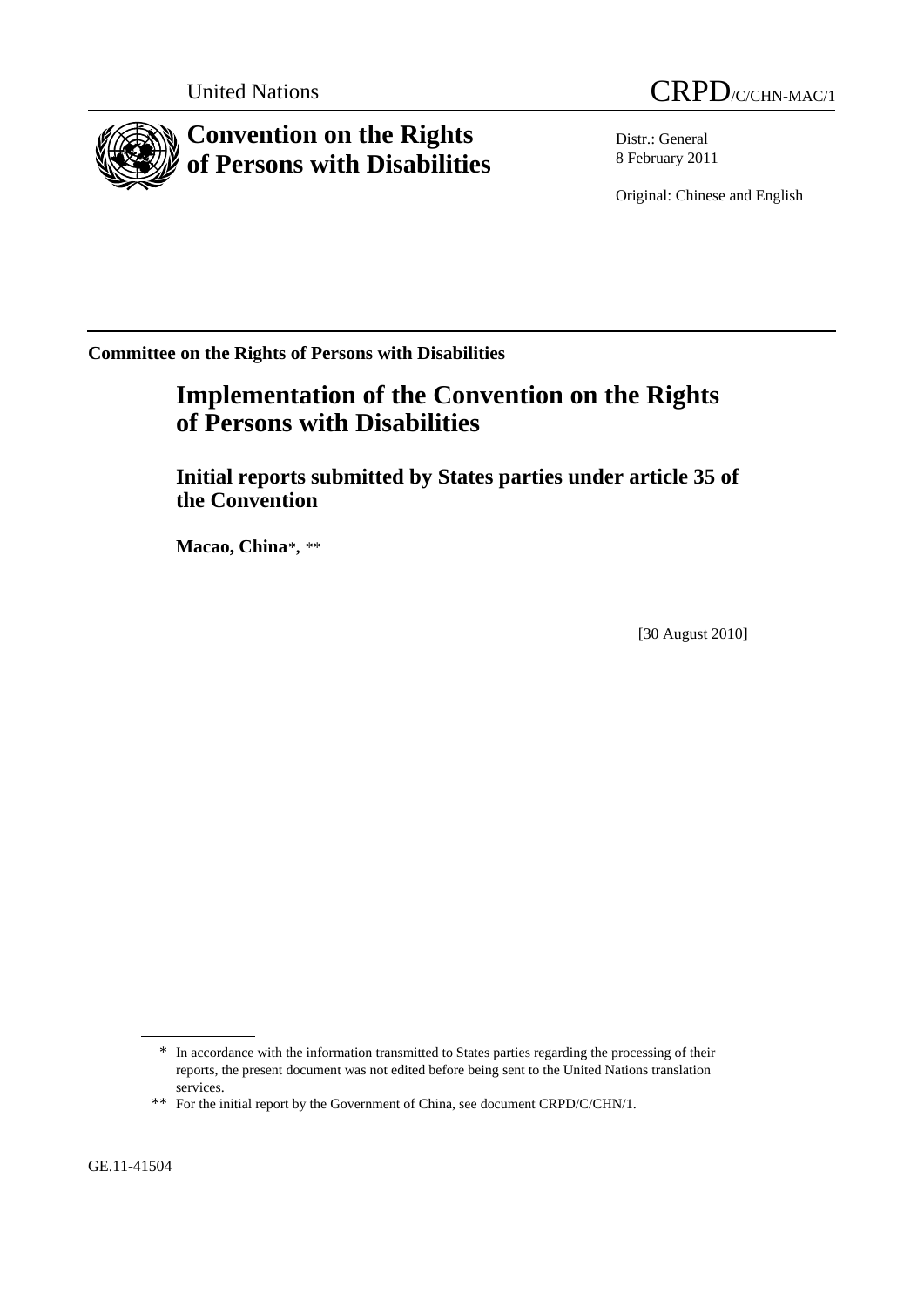# **I. Introduction**

1. This third part of the present initial report of the People's Republic of China, submitted under Article 35(1) of the Convention on the Rights of Persons with Disabilities (Convention), contains the information on the implementation of the Convention in its Macao Special Administrative Region (MSAR).

2. On 1 August 2008, at the time of the deposit of its instrument of ratification, China communicated to the Depositary that the Convention would apply to the MSAR without making any reservation or declaration with respect to the MSAR. Therefore, in accordance with its Article 45(2), the Convention entered into force for China, including its MSAR, on 31 August 2008. Hence, this Part of the report covers the period from the entry into force of the Convention to May 2010; however, whenever possible, statistical data shall be provided for the last 4-year period.

3. The present Part of the report was prepared in accordance with the guidelines adopted by the Committee on the Rights of Persons with Disabilities (CRPD/C/2/3, 18 November 2009) and the harmonized guidelines on the form and content of reports (HRI/GEN/2/Rev.6, 3 June 2009), on the basis of the information provided by the MSAR government departments as well as other relevant MSAR entities, such as commissions on specific human rights, in particular the Commission for Rehabilitation Affairs, and nongovernmental organizations (NGOs), involved in the implementation of the Convention.

4. Whenever appropriate, reference is made to pertinent aspects of the relevant Parts in respect to the MSAR of China's latest reports on human rights treaties and to Part III of China's Core Document (HRI/CORE/1/Add.21/Rev.3), as recently updated, the contents of which remain unchanged if no observations are made to the contrary herein.

5. In regard to the legal status of the Convention in the MSAR, it should be recalled that the MSAR legal system is a civil law system. Applicable international law and internal law are part of the same general legal order operating simultaneously. Once an international treaty is published in the MSAR *Official Gazette*, it automatically becomes part of the MSAR legal system. In the event of conflict, applicable international law prevails over ordinary law. It may be invoked before any judicial and administrative authorities in exactly the same manner as all the other laws. The available remedies, judicial, quasijudicial, or non-judicial, are the same.

6. The Convention was published in the MSAR *Official Gazette*, Series II, No. 9, 6 March 2009, in its authentic Chinese text, accompanied by the respective Portuguese translation, i.e., in both of the official languages of the Region.

# **II. Implementation of the general provisions of the Convention (arts. 1–4)**

### **A. Special constitutional protection**

7. Fundamental rights and freedoms are safeguarded at the highest level by the Basic Law of the MSAR, which has constitutional value and cannot be contravened by any other MSAR law. The Basic Law also explicitly recognizes the need of special protection for persons with disabilities, allowing positive discrimination in relation to them. Indeed, the inviolability of human dignity is enshrined in the first sentence of its Article 30, and alongside with Article 25 that guarantees the rights to equality and non-discrimination, its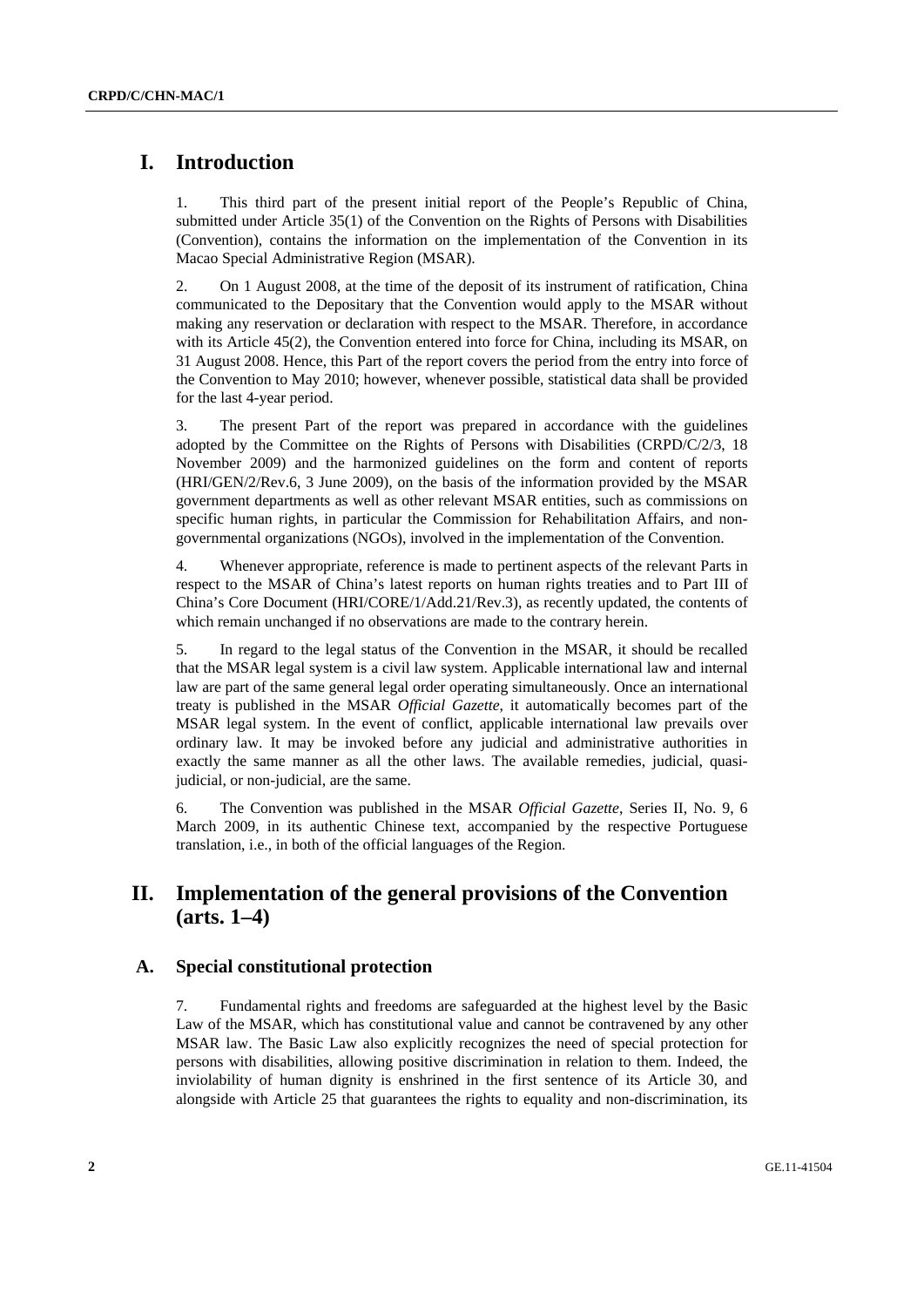Article 38, paragraph 3, explicitly determines that "*(…) the disabled shall be taken care of and protected by the MSAR*".

### **B. Protection under ordinary law**

### **1. System of protection**

8. Fundamental rights are also held as general principles of law that underpin the entire MSAR legal system.

9. Moreover, fundamental rights intrinsically related to the aspects of personhood are shaped as well as 'personal' rights in terms of the civil law. Recognized to all natural persons without discrimination, being as a general rule non-renounceable (voluntary restrictions to non-disposable rights are null and void) and some of them even inalienable, they are the object of specific supplementary protection, which beyond their effective breach also covers the threat of breach. They bind all powers and it is possible to invoke them directly (Articles 63 to 82 of the Macao Civil Code).

10. At the ordinary law level, the protection of persons with disabilities is concretized by, general or special, laws. There is no separate remedy system applying to persons with disabilities as such when their rights are violated. Any person who considers that his/her rights have been violated may raise the issue before the Legislative Assembly or the *Ombudsman*, by means of a petition or complaint, or before an administrative authority or a court, by means of, or in connection with, administrative, civil or criminal proceedings.

#### **2. General policy and definitions**

11. In the context of protection, Decree-Law 33/99/M, of 19 July, is of special importance as it sets up the basis of the policy on the prevention of disability, treatment, rehabilitation and social participation and inclusion of persons with disabilities (rehabilitation policy). The objectives of this policy are to ensure the full and effective exercise of rights and freedoms by persons with disabilities in terms of non-discrimination and equality with others, to grant them all possible autonomy and to promote their social acceptance in the respect of human dignity.

12. For that purpose, on the assumption that correcting or minimizing disability, reestablishing, developing or potentiating the aptitude and capacities of persons with disabilities and addressing social barriers that in practice exclude them are undertakings that involve all spheres of life, Decree-Law 33/99/M establishes a set of general principles, objectives, rights, responsibilities and support measures directed to persons with disabilities, as well as to relevant governmental entities and NGOs that work in the field of disability, covering all areas of activity.

13. Article 2(1) of the said Decree-Law delineates the concept of person with a disability as a person who, by reasons of, congenital or acquired, loss or anomalism of psychological, intellectual, physical or anatomical structure or function susceptible of causing capability restrictions, may be in a disadvantaged situation that hinders his/her participation in normal activities, taking into account age, gender and main social indicators. On the other hand, its Article 2(2) states that the identification of a situation of disability shall be done on the basis of an early diagnosis of a multidisciplinary nature, meaning that both the concept of person with a disability and the way of determining the situation of disability itself are to be constructed in an evolving manner.

In the same token, its Article 3 contains a dynamic concept of rehabilitation as the global and continuous process of correcting or minimizing disability and re-establishing,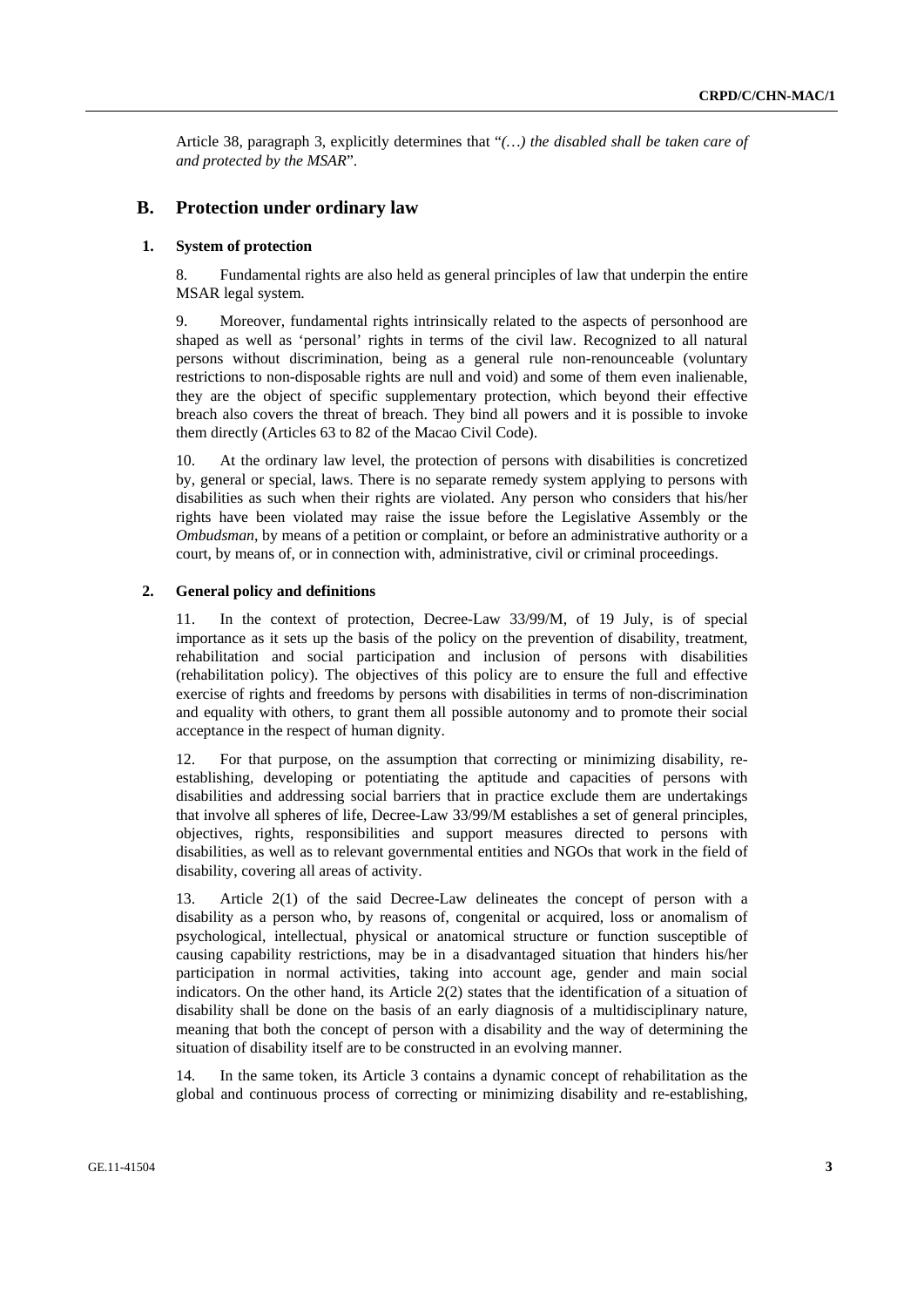developing or potentiating the aptitude and capacities of persons with disabilities in order to improve their autonomy and their full inclusion and participation in the community.

15. Some of the Convention's definitions have no exact correspondence in this Decree-Law. However, once the Convention became applicable, such definitions also became subsumed into the MSAR legal system, dictating the operational criteria functionalizing the practical execution of all laws in the field of disability. Notwithstanding, with the purpose of better implementing the Convention, a comprehensive study of the internal legislation was undertaken and is still in course.

## **C. Competent MSAR entities and their coordination with society**

16. The responsibility for conducting the rehabilitation policy falls primarily upon the MSAR Government in partnership with families and relevant NGOs. Such partnership, determined by law, encompasses NGO intervention both at the level of policy making and of its implementation (Articles 5(g) and 17 of the mentioned Decree-Law 33/99/M and Article 11 of Law 6/94/M, of 1 August, on the legal framework on family policy).

17. Within the MSAR Government, the Chief Executive and the Secretary for Social Affairs and Culture are the main entities empowered to act on matters governed by the Convention. Under this Secretary, the Division for Rehabilitation of the Social Welfare Bureau is the permanent structure responsible for the coordination and articulation of the rehabilitation policy. The Labour Affairs Bureau (LB), under the Secretary for Economy and Finance, is accountable for measures related to employment. The Secretary for Transport and Public Works is responsible for the aspects of suppression of physical barriers and reasonable accommodation in respect of transportation. Finally, the drafting of legislation and dissemination of law are within the competence of the Secretary for Administration and Justice.

18. The rehabilitation policy is also followed up by a government consultative body, the *Council for Social Welfare*, which is chaired by the Secretary for Social Affairs and Culture and comprises the Procurator, the Directors of several government departments as well as up to 5 individuals of recognized merit and 10 representatives of NGOs in the field of social welfare. Recently, a more specialized autonomous consultative body, the *Commission for Rehabilitation Affairs*, was also created with a multidisciplinary nature and a similar composition but its NGO representation was increased (up to 15). Its mandate is to assist the Government in the formulation, implementation, coordination and supervision of policies related to the prevention of disability, the rehabilitation and social integration of persons with disabilities, assuring them equal rights, affirming their value and dignity, eliminating obstacles as well as preventing discrimination (Order of the Chief Executive 239/2008, of 1 September).

# **D. Difficulties in connection with the factual situation in the MSAR**

19. At present, there is a lack of comprehensive and updated statistics on disability. In fact, data on disability were collected only for the 2001 Census and the 2006 By-census. The new census will take place next year. Statistical information on disability will be collected on several bases, in particular the *Principles and Recommendations for Population and Housing Censuses Revision 1 of UNSD and the WHO International Classification of Functioning, Disability and Health* (ICF). For more details on the available data on disability, please refer to paragraphs 12–16 of the update of Part III of China's Core Document.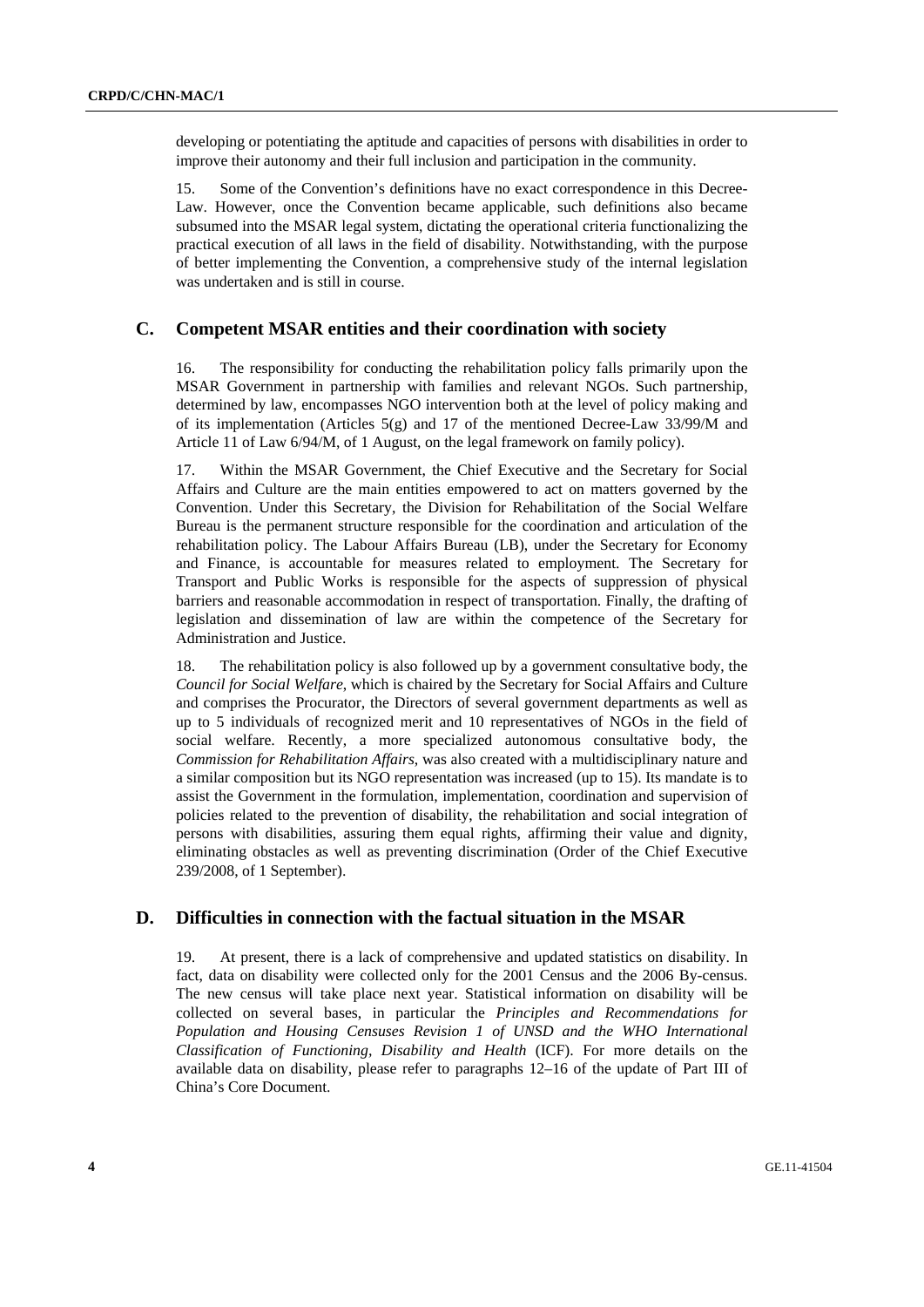# **III. Implementation of specific rights**

## **Article 5 (Equality and non-discrimination)**

20. As referred, equality and non-discrimination are at the very heart of the overall of the MSAR legal system. Without prejudice to situations in regard to which positive discrimination is allowed, discriminatory actions of any type are forbidden and illicit and may, even, constitute criminal offences (please also refer to paragraphs 77 and 99 *et seq.* of the update of Part III of China's Core Document).

21. Ordinary laws expressly reinforce equality either in a positive way or by means of repressing discriminatory conducts or actions. An example of the first case is that of the mentioned Decree-Law 33/99/M, of which Article 4 explicitly stipulates that a person with disability enjoys the same rights and has the same duties as all other persons under conditions of full equality, with the exception of the exercise or observance of those he/she is incapacitated for. Likewise, its Article 5(d), on the policy's general principles, determines that discrimination must be eliminated and that the physical environment, social and health services, education, work, cultural and social life should progressively become fully accessible to all.

22. Several other laws expressly reaffirm the rights to equality and non-discrimination. In more modern laws, a reference to positive discrimination has been added to the provision(s) on the right to equality or specific provisions to facilitate the exercise of rights by those who are impaired have been inserted.

23. Although in the MSAR, persons with disabilities are fully equal before and under the law, in practice *de facto* inequality still exists. The MSAR authorities are studying and considering further ways of progressing faster into the path to equality for all.

### **Articles 6 and 7 (Women and children with disabilities)**

24. In what relates to women and children with disabilities, it should be noted that the quoted Article 38 of the Basic Law also provides for special protection for women's legitimate rights and interests (paragraph 2), acknowledging that differentiation of treatment is needed to achieve true equality, as well as for the care and special protection for children (paragraph 3). Likewise, with respect to children with disabilities, it is worth mentioning that Article 8(4) of the referred Law 6/94/M stipulates that special assistance should be provided to them so that they can obtain adequate conditions in support of their development.

25. Legally, there are neither gender-based restrictions, whatsoever, nor discriminatory restrictions related to children, as such. Children have diminished legal capacity and are subject to parental responsibility. However, the principle of the best interests of the child, which underlies all legislation on minors, must always be taken into consideration. The law recognizes to children the right to be heard on important matters relating to their life. Their views are given due weight according to their age and maturity.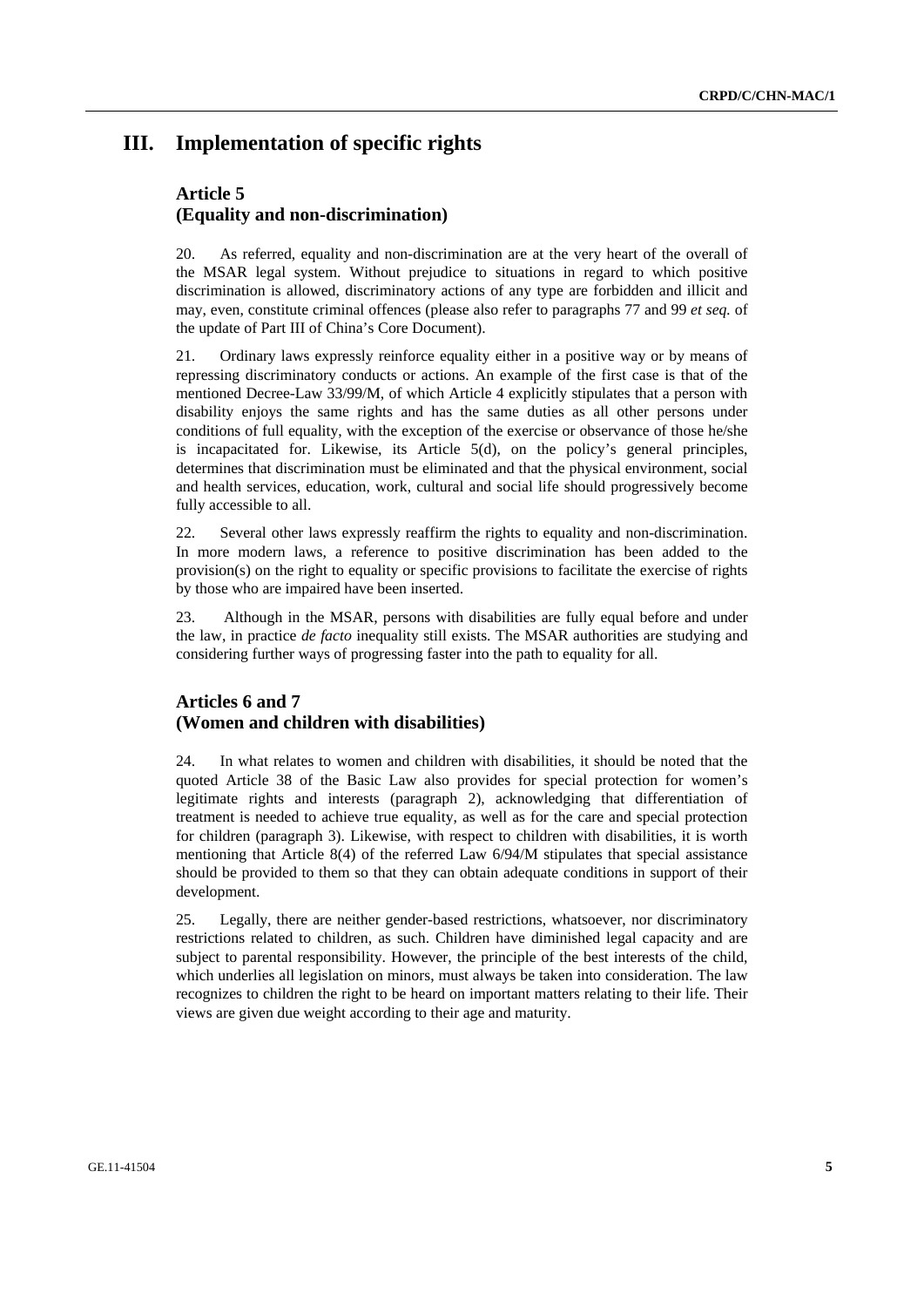### **Article 8 (Awareness-raising)**

26. A booklet with the text of the Convention was published by the Social Welfare Bureau (SWB) and distributed to the public for free. Some articles have also been published, presenting the rights of persons with disabilities, as well as explaining correlative crimes. Awareness campaigns will continue.

27. Between 2006 and 2009, the SWB subsidized or financed 19 promotional activities, life camps and competitions organized by various NGOs to help persons with disabilities integrate into the community and to increase awareness regarding persons with disabilities, their dignity, rights and needs. Moreover, a series of activities for the celebration of International Rehabilitation Day is annually hold, so as to offer opportunities for the public to get in touch with and learn more about people with disabilities and thereby suppress stereotypes/prejudices against them and facilitate the establishment of an integrated and harmonious society.

28. The SWB is also, in conjunction with the Legal Affairs Bureau, carrying out civil education in primary and secondary schools. Through dynamic lessons, games and programs, students are gradually introduced the notions of human rights, anti-bias concepts, as well as other issues on fundamental rights. The topic of civil education is included in the curriculum. As common practice, schools organize social concern groups for students as one of the extra-curriculum activities, in favour of their obtainment of better knowledge and insight on human rights issues to resist social unfairness or discrimination.

# **Article 9 (Accessibility) and Article 20 (Personal mobility)**

29. Article 13 of the referred Decree-Law 33/99/M states that accessibility and mobility comprise measures and techniques that aim at conferring on persons with disabilities greater autonomy and full participation in educational, professional and social life, covering any situation arising from functional mobility, means of transportation as well as any barriers of physical environment.

30. In order to improve the participation of persons with disabilities in all aspects of life, in particular in what concerns mobility, Law 9/83/M, of 3 October, on the suppression of architectural barriers, establishes a series of technical rules and requirements applicable to all buildings to be constructed by or for public entities, including public enterprises and concessionaries of public services, buildings and facilities that are public or open to the public, such as museums, libraries, theatres, cinemas, congress facilities, churches, hospitals, schools, courts, telecommunications and post offices, banks, hotels, restaurants and similar establishments, shops, swimming pools, public toilets, parking lots and sidewalks and so on. This law was complemented by Order 27/83/ECT, of 5 November, on its implementation guidelines. Furthermore, barrier-free requirements are mandatory in public tenders for all public works or services. Besides, Government subsidies can be granted for the elimination of architectural barriers in order to facilitate the social and professional integration of unemployed persons with disabilities (Article 5 of Order of the Chief Executive 199/2000, of 16 October).

31. It should be stressed that major venues open to the public are equipped with barrierfree toilets, elevators, gently sloped aisles, wheelchair access and wider passageways designed for persons with disabilities. Plus, elevators with special designs tailored to their needs have been introduced in most footbridges. Such designs include Braille push-buttons to indicate floor numbers and instructions, keyboards positioned for wheelchair users and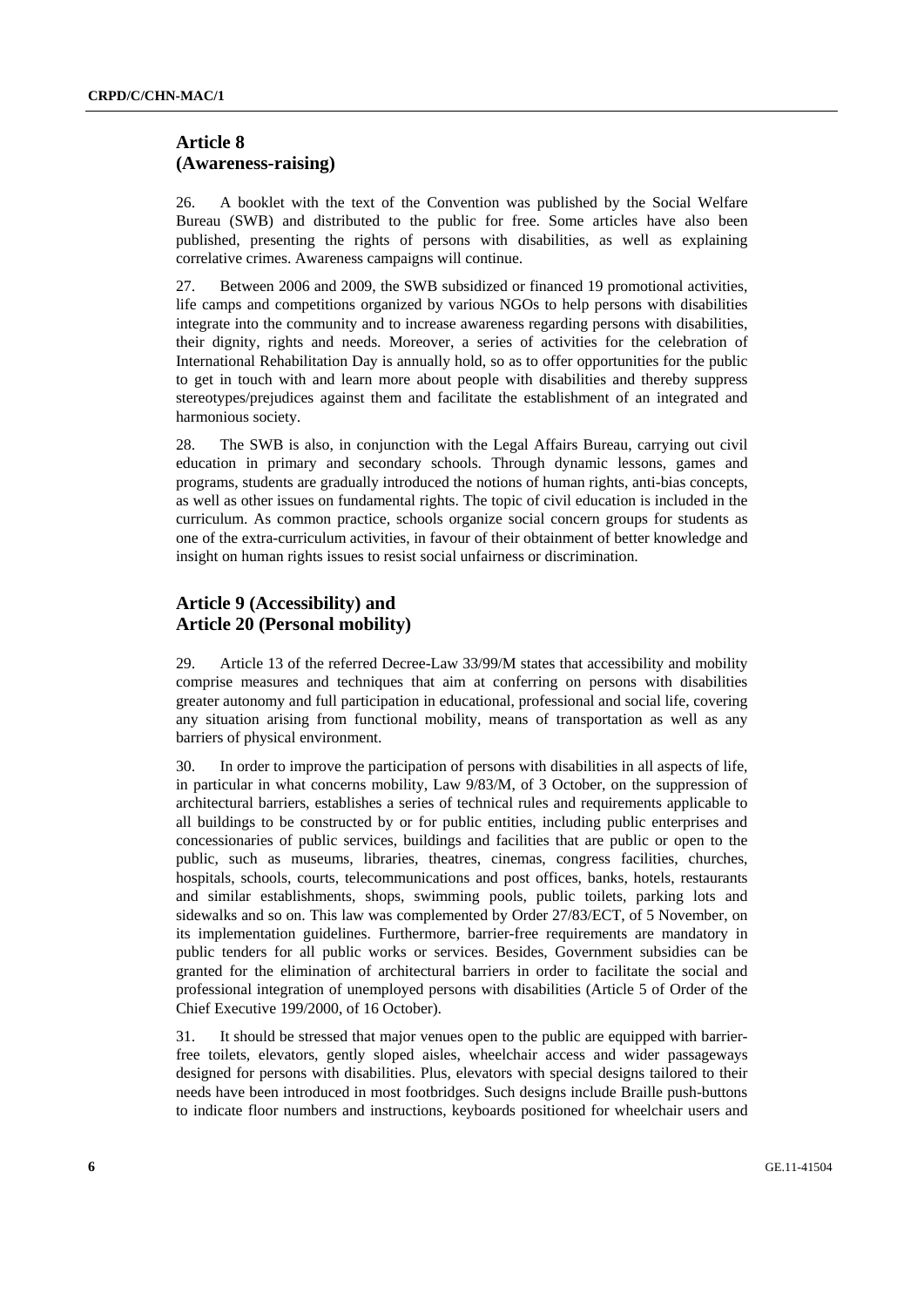acoustic signals. For persons with visual disabilities, tactile guide paths for blind guidance have been installed on the pavements in the densely populated areas, providing safe and reliable pathways. Moreover, after having sought the views of relevant NGOs, electronic audible traffic signals have been phased in since 2009. Such equipments do not only emit sounds but also are equipped with a vibrating component that can indicate the correct direction to cross the road.

32. As to transportation, the SWB subsidizes rehabilitation buses and ambulances to provide transport and escort services for persons with specific needs, including those with disabilities. Professional training is offered to frontline staff to advance the quality of services. At present, there are 6 of such buses and 2 ambulances.

33. Also, to ease the mobility of people with disabilities, in bus services, designated seats close to the doors are mandatorily reserved for certain categories of persons, including those with disabilities. As regards taxi services, it is compulsory for taxi to carry guide dogs of blind passengers free of charge. Taxi drivers are also bound to help passengers who need special care getting on and off the vehicles and to assist passengers in placing luggage, including wheelchairs, in taxi boots. Violations of the said provisions are subject to fines.

34. On the other hand, it is mandatory that public car parks reserve a number of parking spaces for persons with disabilities. It is also required that free parking spaces are to be reserved around their workplaces and residences to the fullest extent possible. At the moment, the reserved spaces for persons with disabilities are beyond the actual demand.

# **Article 10 (Right to life)**

35. All persons have the inherent right to life, which is inalienable and cannot be renounced (Article 70 of the Civil Code). In the MSAR legal system, there is neither death penalty nor life imprisonment.

36. Crimes against life and intra-uterine life are provided for and punished under the Macao Criminal Code. Even though suicide is not a crime (but merely a civil illicit), incitement, aid or propaganda to suicide is a crime against life. Euthanasia, foreseen as homicide, and abortion, even if voluntary, are also criminal offences. Nevertheless, the law qualifies certain types of homicide, for example homicide motivated by compassion, desperation or other relevant social or moral ground and homicide at the request of the victim, in a specific manner (Articles 130, 132 and 133 of the Criminal Code). Similarly, abortion with consent under certain circumstances expressly enumerated in the law is not punishable (Article 3 of Decree-Law 59/95/M, of 27 November, as amended by Law 10/2004, of 22 November, on the rules for voluntary interruption of pregnancy).

37. It should be noted that within the crimes against life, the crime of exposure or abandonment specifically refers, *inter alia*, to persons with disabilities. Penalties range from 1 to 15 years of imprisonment (Article 135 of the Criminal Code).

## **Article 11 (Situations of risk and humanitarian emergencies)**

38. The Basic Law, in its Article 14, determines that the Central People's Government (CPG) shall be responsible for the defence of the MSAR and that the Government of the MSAR shall be responsible for the maintenance of public order in the Region. It also establishes, in Article 18, that in the event that the Standing Committee of the National People's Congress decides to declare a state of war or, by reason of turmoil within the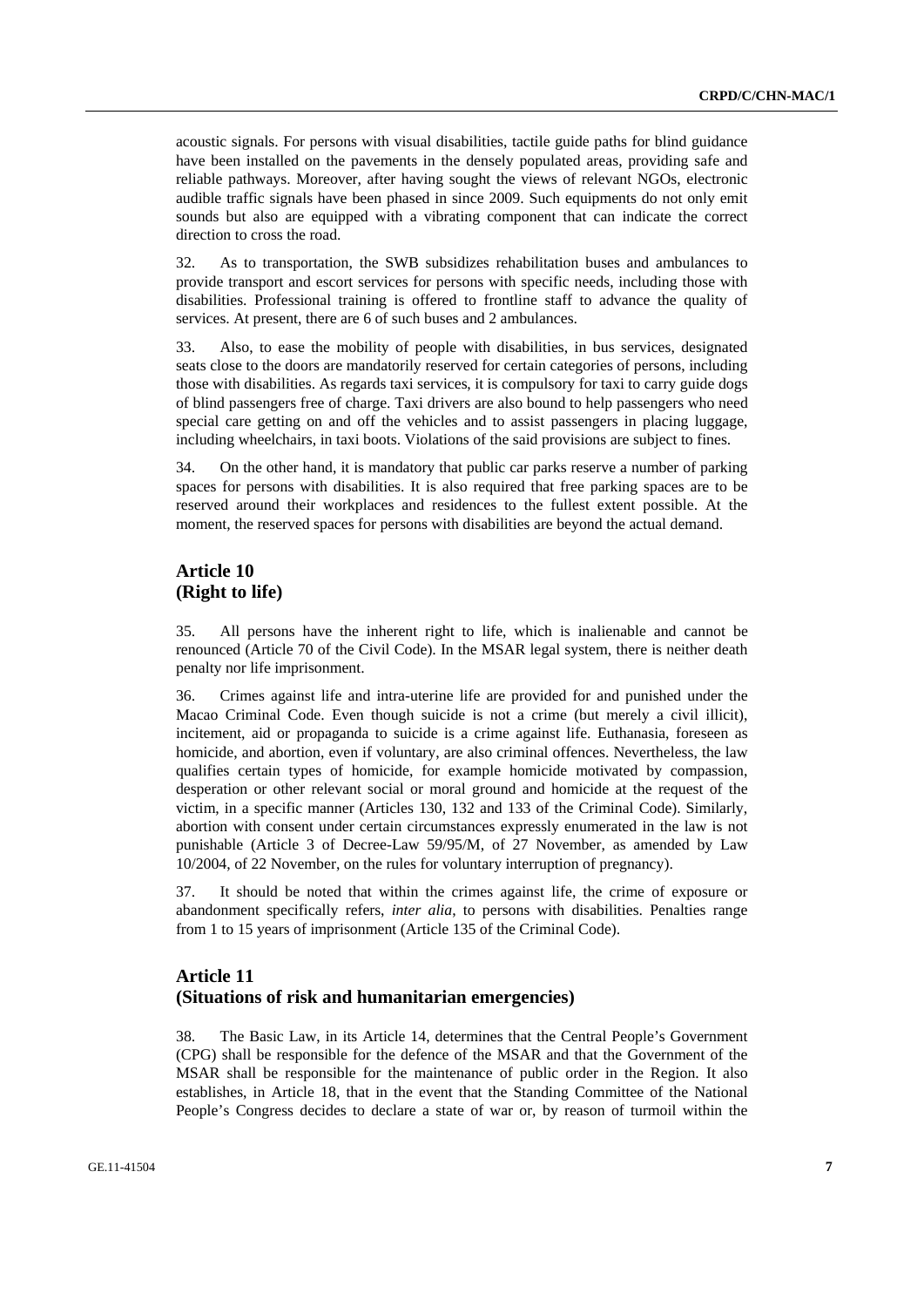MSAR which endangers national unity or security and is beyond the control of the government of the Region, decides that the Region is in a state of emergency, the CPG may issue an order applying the relevant national laws in the Region.

39. On the other hand, the main international humanitarian and human rights treaties are in force in the MSAR (for more details, please refer to paragraphs 72 to 78 of the update of Part III of China's Core Document). Despite the system of reception, their execution often requires the adoption of internal legislation. Such is the case of Law 1/2004, of 23 February, on the procedures for the recognition and loss of refugee status. Under this law, in exceptional cases whereby the maintenance of public order in the MSAR may be affected, such as mass influx of refugees, the Chief Executive, when necessary, with the assistance and authorization of the CPG, after consulting the Commission for Refugees, the MSAR Security Council and the representative of the UNHRC, shall determine the measures to be applied. Under this law, special protection is ensured for persons who request the status of refugee and who are legally incapable by reasons of mental impairment or, by any other reason, considered as especially vulnerable. Besides, in a more general manner, it also provides that all persons who request the status of refugee or have been granted such status and who are in a precarious economical or social situation, as well as their family, shall be granted special care and support, including financial aid, by the SWB.

40. It should be said that the laws on civil protection and on the MSAR's internal security, Decree-Law 72/92/M, of 28 September, and Law 9/2002, of 9 December, respectively, contain several rules on the observance of fundamental rights, and freedoms, which, in cases of natural catastrophes or other emergency due to serious risk of turmoil endangering the MSAR's internal security, can be temporarily restricted. Such restrictions, being subject to strict limits determined by Article 40 of the Basic Law and in those laws, cannot be discriminatory.

# **Article 12 (Equal recognition before the law)**

41. All natural persons, due to the simple fact of being persons, have legal personality and enjoy legal capacity. Legal personality is acquired at full birth, with life and only ceases with death. No person is allowed to waive, in whole or in part, his/her legal personality or capacity. Restrictions to capacity are expressly prescribed by law and based on objective facts. More precisely, apart from minors, only those that are incapable of managing themselves or their property affairs may be judicially declared as 'unable' or as 'interdicted'. Legally, such persons are treated similarly as minors (Articles 63 to 67, 122, 123, 135 and 137 of the Civil Code).

### **Article 13 (Access to justice)**

42. Article 36 of the Basic Law enshrines the right to resort to law and to have access to the courts, to lawyers' help for protection of lawful rights and interests and to judicial remedies as well as the right to institute legal proceedings in the courts against the acts of the executive authorities and their personnel. Article 6 of Law 9/1999, of 20 December, as last amended by Law 9/2009, of 25 May, on the Basis of Organization of the Judicial, reiterates these rights. Justice cannot be denied by reason of insufficiency of financial means. Access to law and to the courts comprises legal information, legal consultation, legal aid and judicial remedies, as laid down in Law 21/88/M, of 15 August, as amended by Law 1/2009, of 29 January.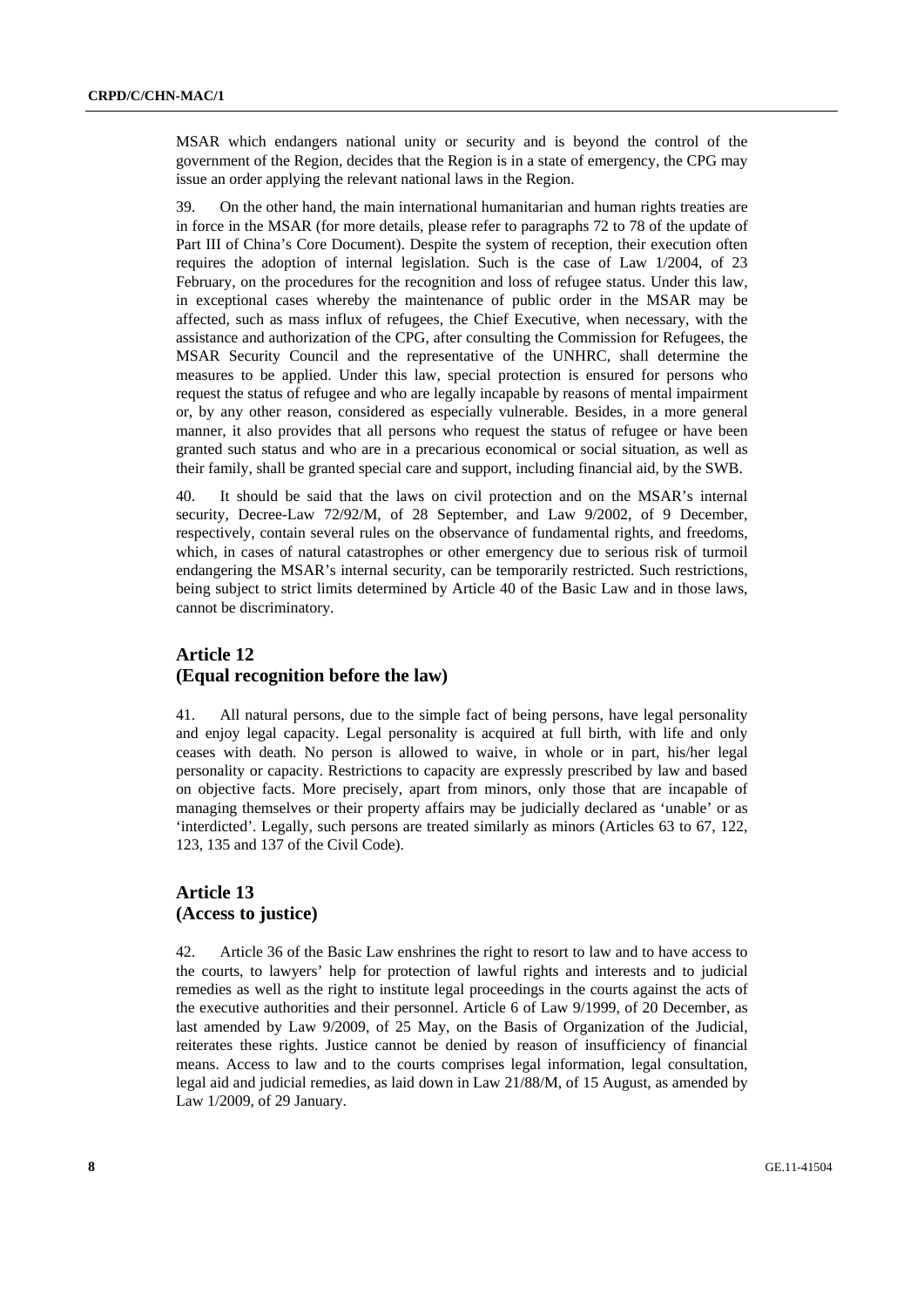43. To ensure the participation of persons with disabilities in court procedures or police proceedings, appropriate assistive devices (e.g. wheelchairs, crutches and ambulance) or expert assistance are made available, as well as adequate interpreters to assist persons with sensory disabilities, if needed. Furthermore, the court may allow for procedural acts to take place outside the court or for the use of telecommunication means instead of appearance in court (Articles 91, 482, 528, 540 and 542 of the Macao Civil Procedure Code).

## **Article 14 (Liberty and security of the person)**

44. The inviolability of the right to freedom is guaranteed by Article 28 of the Basic Law in a very broad manner (namely, the right not to be subject to arbitrary or unlawful arrest, detention or imprisonment and, in such event, also the right to apply to the court for the issuance of a writ of habeas corpus, as well as the prohibition of unlawful search of the body or deprivation or restriction of the freedom of the person and of torture or inhuman treatment). On its turn, Article 29 of the Basic Law determines that "*Macao residents shall not be punished by law, unless their acts constitute a crime and they shall be punished for it as expressly prescribed by law at the time. When charged with criminal offences, Macao residents shall enjoy the right to an early court trial and shall be presumed innocent before convicted.*"

45. The right to liberty is fully protected equally under Article 72 of the Civil Code, which details its various general and special facets, including those related to contractual obligations (as for example prohibition of slavery, servitude, imprisonment for nonfulfilment of contractual obligations, *etc*); it also reiterates the right to compensation in case of breach. Moreover, the general principles of criminal law, such as the referred *nullum crimen sine lege, nulla poena sine lege*, and the crimes against personal freedom, sexual freedom and sexual auto-determination are provided for under the Criminal Code. Many other MSAR laws protect and reinforce the right to freedom of the person.

46. The existence of a disability *per si* cannot justify deprivation of or any other restriction to liberty. Indeed, it would constitute a criminal offence.

47. Nevertheless, compulsory hospitalization of persons with severe mental illness is possible under strict objective conditions and subject to judicial supervision. Those conditions as well as a set of rights of the patient, in particular, the right to be assisted by a lawyer and the right to appeal against the decision whereby the internment has been imposed or maintained are established by Decree-Law 31/99/M, of 12 July, on the mental health regime. Compulsory internment in a private health institution requires judicial authorization and decisions of internment in a public health institution, as well as decisions to maintain urgent compulsory internment, require judicial confirmation within 72 hours. In any case, the review of the internment is mandatory every 2 months and can be replaced by outpatient treatments.

48. As regards deprivation of liberty, Decree-Law 40/94/M, of 25 July, on the legal framework on the execution of measures depriving personal freedom, determines, *inter alia*, that persons in custody remain entitled to their fundamental rights, subject to the limitations that are inherent to the conviction. Prisoners have the right to appropriate medical care and treatment and must be provided with the accommodation, clothing, hygiene and food standards that safeguard their health and dignity. Wheelchairs, walking sticks, crutches and other medical devices corresponding to particular needs are available. Prisoners with disabilities are preferably assigned to detention areas without stairs and equipped with appropriate toilet support seats. Labour and vocational trainings take into consideration the prisoners' physical and intellectual capacity, professional ability as well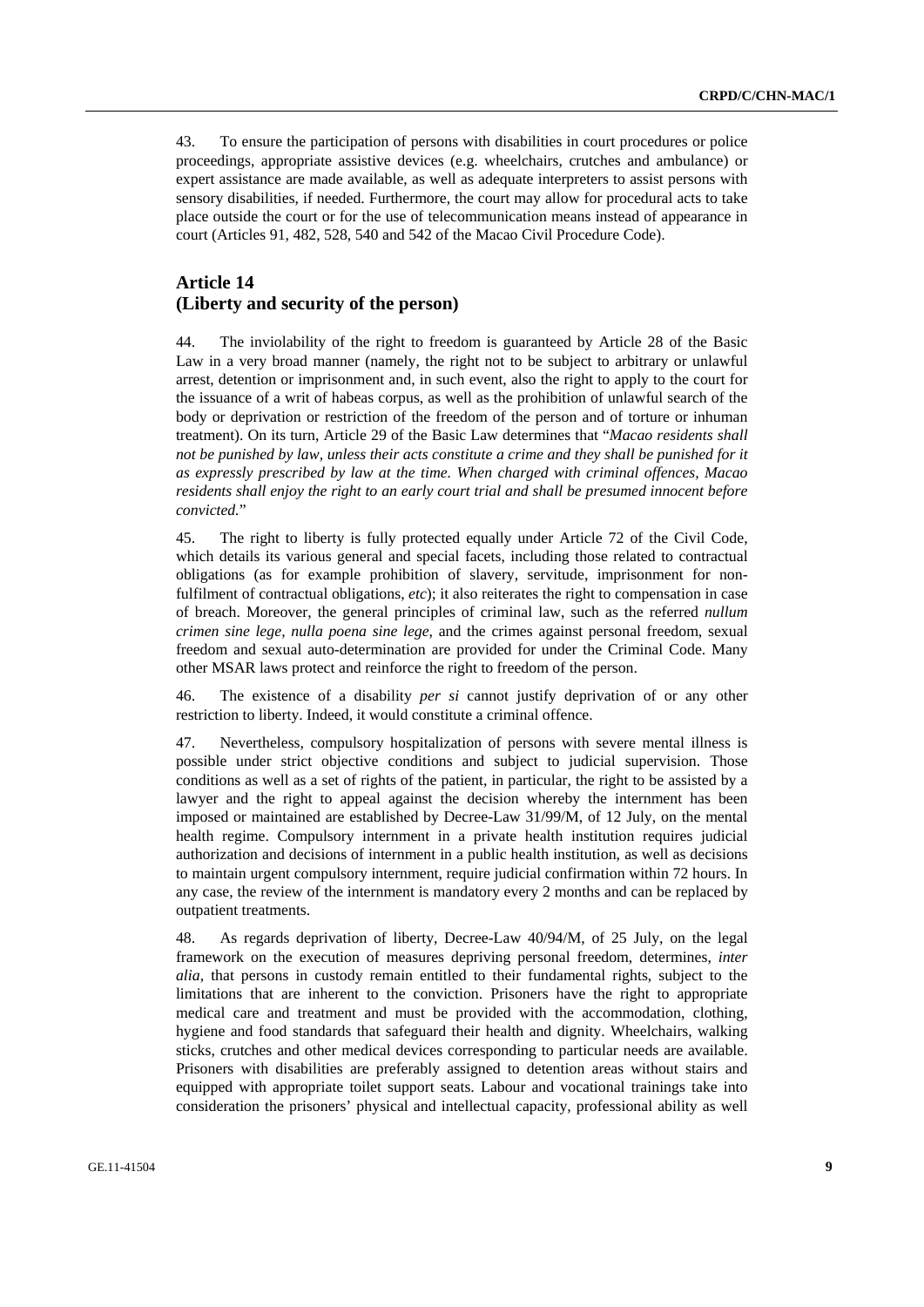as their aspirations. Besides, pre-professional training provided to prison guard candidates includes manners in treating persons with disabilities and other human rights issues. Between 2006 and 2009, there were only 3 prisoners with physical disabilities in the Macao Prison Establishment.

## **Article 15 (Freedom from torture or cruel, inhuman or degrading treatment or punishment)**

49. The freedom from torture or inhuman treatment is safeguarded at constitutional level by Article 28 of the Basic Law. There are no specifications in regard to persons with disabilities (for more details on this issue, please refer to the Addendum related to the MSAR of China's last supplementary report on the implementation of the Convention against Torture and Other Cruel, Inhuman or Degrading Treatment or Punishment (CAT/C/MAC/4), which remains updated).

## **Article 16 (Freedom from exploitation, violence and abuse)**

50. Exploitation, violence or abuse of a person is forbidden. Different criminal provisions apply depending upon the concrete elements of each of those conducts.

51. However, it is worth mentioning that Article 146 of the Criminal Code provides for the crime of ill treatment or excessive burden on minors, spouses, incapable persons or those who are vulnerable due to age, illness or physical or mental disability. Whoever has under his/her care, legal guard, responsibility of direction or education, at his/her service by reasons of a labour relationship, such person inflicts upon him/her physical or mental ill or cruel treatment or; employs him/her in dangerous, inhuman or prohibited activities; or overbears him/her with excessive work; or does not provide the care or assistance imposed by the duty of his/her functions, is punishable with penalties of ranging from 1 to 15 years of imprisonment.

52. In what refers to compensation, on top of the general rules on compensation, Law 6/98/M, of 17 August, establishes a special regime of financial compensation in favour of victims of violent crimes, which can be granted even if the offender is unknown or, for any reason, cannot be accused or convicted.

# **Article 17 (Protection of the integrity of the person)**

53. In addition to particular guarantees to which reference has been made, it should be noted that Article 71 of the Civil Code, while determining everyone's right to personal physical or mental integrity, forbids, *inter alia*, any medical act or experiment without consent which may affect one's physical and psychological integrity. Voluntary restrictions to the right of integrity that may pose serious risk to the person's life or endanger his/her health are null and void. Besides, several crimes related either to violations of physical integrity, honour, intimacy of private life or to other connected legal values are provided for and punished under the Criminal Code. Other MSAR laws also protect the integrity of the person.

54. For instance, Decree-Law 111/99/M, of 13 December, on the protection of human beings' dignity and identity in biological and medical application reaffirms that any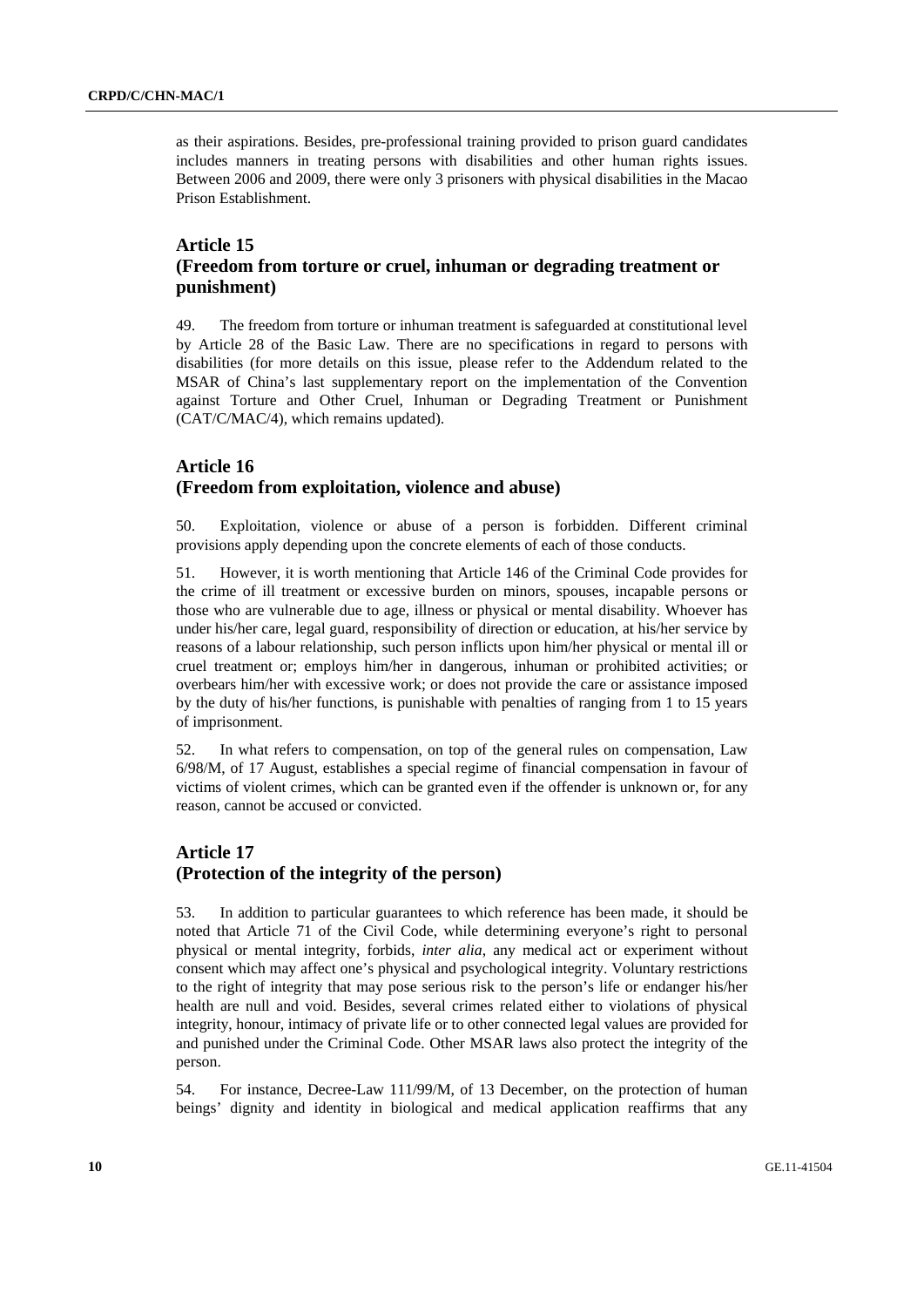medical act can be carried out only if the person involved freely gives his/her informed consent. Whenever he/she is incapable of giving consent in virtue of mental disorder, disease or other analogous reasons, the authorization of his/her legal representative or of the court is mandatory. In such a case, the interested person should as far as possible take part in the process of authorization. Accordingly, medical acts or treatment without the required consent are punishable with a penalty of up to 3 years of imprisonment. Forced sterilization is also a crime, punishable by a penalty of 2 to 10 years of imprisonment, or even of 5 to 15 years if it causes the victim's death (Articles 150, 138 and 139 of the Criminal Code, respectively).

## **Article 18 (Liberty of movement and nationality)**

55. Regarding the right to nationality, in accordance with Article 18 of the Basic Law and its Annex III, the Nationality Law of the People's Republic of China is applicable in the MSAR. However, considering the specific situation of the MSAR, the Standing Committee of the National People's Congress adopted on 29 December 1998 the "*Interpretation on some questions concerning implementation of the Nationality Law of the PRC in the MSAR*". Law 7/1999, of 20 December, regulates the applications for nationality. The conditions stipulated therein do not relate to disability.

56. Pursuant to Article 24 of the Basic Law, only permanent residents have the right of abode in the MSAR and are qualified to obtain permanent identity cards. The requirements to be a permanent resident, explicitly laid down in the referred Article, are objective and non discriminatory. The liberty of movement is fully guaranteed by Article 33 of the Basic Law, which states that "*Macao residents shall have freedom of movement within the MSAR and freedom of emigration to other countries and regions. They shall have freedom to travel and to enter or leave the Region and shall have the right to obtain travel documents in accordance with law. Unless restrained by law, holders of valid travel documents shall be free to leave the Region without special authorization.*"

57. All births taking place in the MSAR are subject to civil registration. Births must be reported within 30 days at the birth registration office. Furthermore, hospitals are obliged to report all births that have occurred in the previous week. If a birth is not registered within the appointed time limits, the registrar is compelled to inform the Procuratorate, which, having collected the necessary information, shall request the judge to order a compulsory registration. Newborns whose parents are not known and who have been discovered abandoned in the MSAR must also have their births registered. In this case, the registrar shall give the child a complete name, without drawing attention to his/her status as an abandoned child (Articles 1, 76, 78, 85 and 88 of the Macao Civil Registration Code).

# **Article 19 (Living independently and being included in the community)**

58. Legally, the right of persons with disabilities to independent living and community inclusion is not restricted and, as explained, except for cases of compulsive hospitalization, all persons have the right to choose where and with whom they want to live. In practice, however, the realization of this right is not yet achieved, though it constitutes one of the goals of the rehabilitation policy.

59. The 2006 By-census showed that, 85% of the persons with disabilities lived in domestic living quarters (of which 13.7% lived alone) and 15% lived in collective living quarters. The majority of the persons with disabilities (69.7%) had used or were using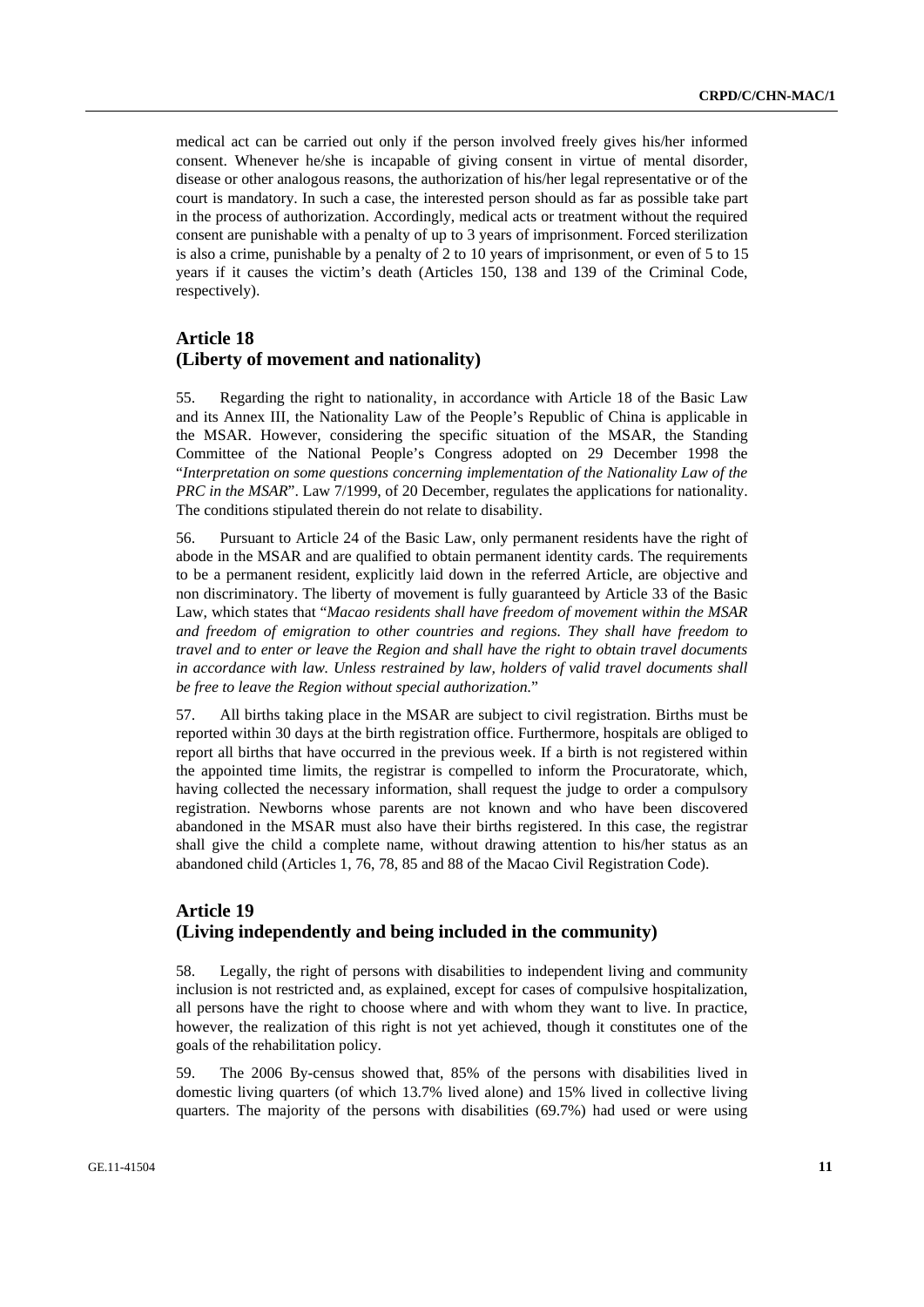specialized services (such as health rehabilitation services, special education services, financial/in-kind assistance). The more frequent users of those services were persons suffering from intellectual or psychiatric impairment, in particular those having Autism.

60. The necessity to shift from institutionalization towards in-home, residential and other community support services is recognized. Since long, NGOs have been subsidized by the SWB in order to enable them to offer more types of support to persons with disabilities and, thus, to create alternatives to institutionalization. Also under the SWB financial and technical support, several NGOs provide home care services targeted at people with disabilities who lack care and support from their families or the elderly in poor health conditions. The services cover catering, personal care, home cleaning, bathing, escort service for medical consultation, laundry, shopping, personal counselling, hotlines, mutual help network, community activities, visits as well as home-based care and rehabilitation services. Still, for persons with disabilities who need residential service, at present, there are 429 bed spaces available in 6 institutions subsidized by the SWB. The following tables detail the situation.

| Description of service                                                                                                                                                                   | Content of service                                                                                                                                                                                                                                                                             |
|------------------------------------------------------------------------------------------------------------------------------------------------------------------------------------------|------------------------------------------------------------------------------------------------------------------------------------------------------------------------------------------------------------------------------------------------------------------------------------------------|
| Aftercare services: Community support<br>services for persons who suffered from<br>mental illness or have intellectual<br>disabilities who left residential<br>rehabilitation            | Counselling, small group activities, social<br>and recreational activities, housework,<br>referral services and crisis management                                                                                                                                                              |
| Supportive housing scheme: Community<br>support services for persons who suffered<br>or have suffered from mental illness, living<br>in the social housing provided under this<br>scheme | Counselling, small group activities, referral<br>services and crisis management                                                                                                                                                                                                                |
| Community support services: Assistance<br>for persons who suffered from mental<br>illness in respect of living independently in<br>the community                                         | Regular visits, outreach services, counselling<br>and emotional support, referral services,<br>guidance and training for families and carers<br>and social recreational activities                                                                                                             |
| Support services for carers: Support for<br>carers with regard to care for the elderly<br>without self-care ability or in poor health<br>conditions                                      | Caring knowledge education and skill<br>training, counselling, social/recreational<br>activities, mutual support groups, supply or<br>shared use of information and reference<br>materials, demonstration and loan of<br>rehabilitation-aid equipment and regular<br>contacts among the carers |

*Source:* Social Welfare Bureau.

### **Persons using home care and support services by age (No.)**

| Age group (years) | 2006 | 2007 | 2008 | 2009 |
|-------------------|------|------|------|------|
| Below 65          | 26   | 48   | 65   | 82   |
| 65 or above       | 499  | 476  | 458  | 543  |
| <b>Total</b>      | 525  | 524  | 523  | 625  |

*Source:* Social Welfare Bureau.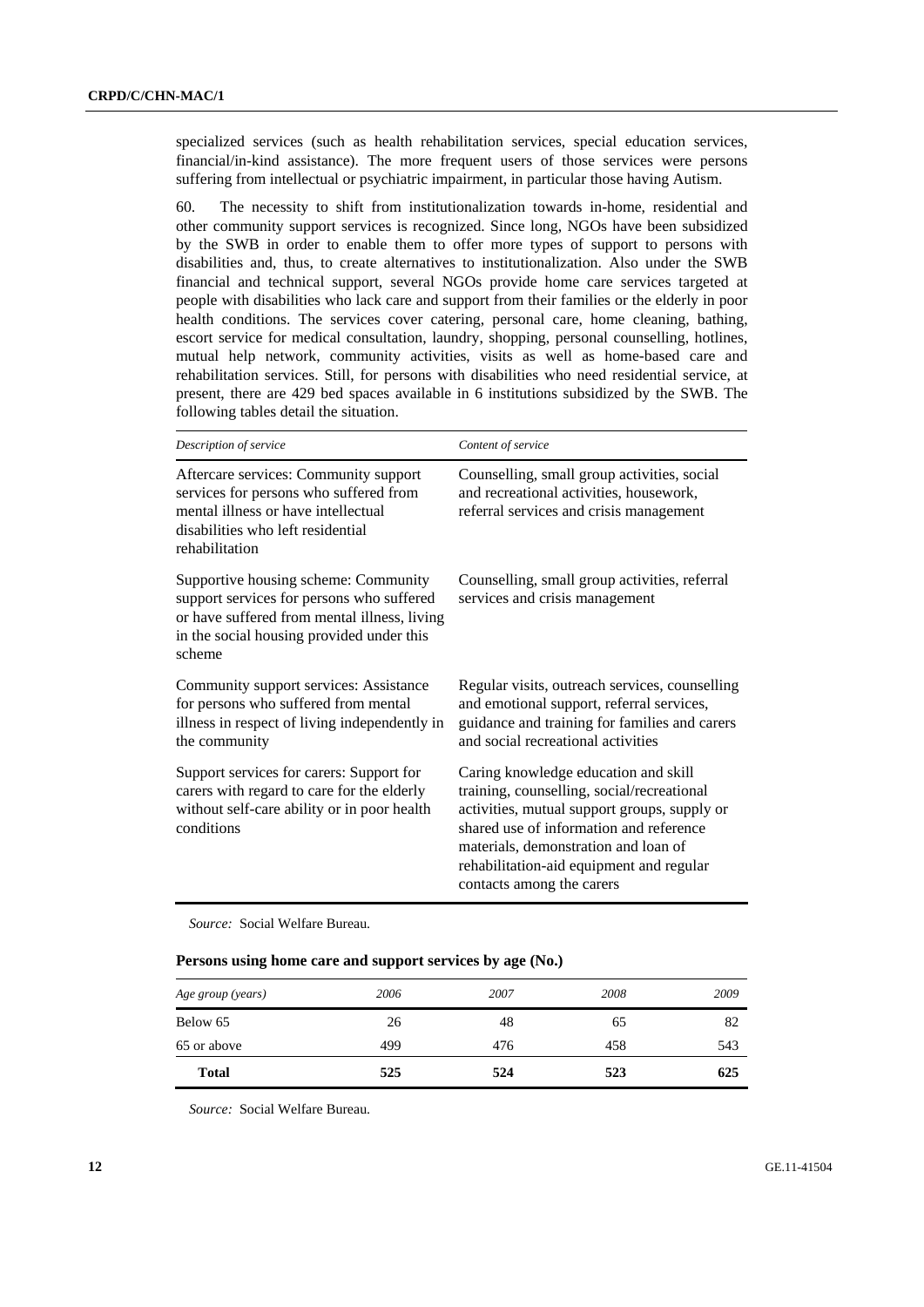|                                                                 |                                                                   |     |      | No. of users |      |      |
|-----------------------------------------------------------------|-------------------------------------------------------------------|-----|------|--------------|------|------|
| NGO facilities                                                  | Target (sex, age and nature of disability)                        | C   | 2006 | 2007         | 2008 | 2009 |
| Home São Luís Gonzaga                                           | M/16 or above (intellectual or long-<br>term mental disability)   | 200 | 189  | 189          | 188  | 190  |
| Centre Santa Margarita                                          | $F/16$ or above (intellectual or long-<br>term mental disability) | 115 | 57   | 57           | 53   | 50   |
| Centre Santa Lúcia                                              | $F/16$ or above (intellectual or long-<br>term mental disability) | 50  | 47   | 48           | 47   | 48   |
| Home Nossa Senhora da<br>Penha                                  | $MF/0-15$ (intellectual or physical<br>disability)                | 28  | 25   | 25           | 25   | 24   |
| Mong Ha Residential<br>Home                                     | $MF/18-60$ (ex-mental illness)                                    | 12  | 9    | 6            | 7    | 10   |
| Integrated Service Centre<br>Hong Lokâ (residential<br>service) | MF/16 or above (intellectual<br>$disability - moderate/mild)$     | 24  | 11   | 11           | 20   | 17   |

### **Current status concerning residential service provided for persons with disabilities (No.)**

*Source:* Social Welfare Bureau.

*Note:* C = capacity.

61. As to social protection, a subvention regime was set up to provide a monthly subsidy to individuals and families in financial hardship due to social and health factors or other difficulties so as to support their daily lives. In order to extend its coverage, the terms of application for this subsidy were softened (Administrative Regulation 6/2007, of 2 April, and Orders of the Chief Executive 322/2007, of 26 November, and 277/2008, of 13 October).

### **Monthly subsidy recipients and respective amount**

| Type of recipients and amount of subsidy | 2006      | 2007      | 2008      | 2009      |
|------------------------------------------|-----------|-----------|-----------|-----------|
| Families                                 | 96        | 96        | 135       | 288       |
| Individuals                              | 96        | 97        | 139       | 296       |
| Total subsidy amount (MOP)               | 1 351 610 | 1 863 450 | 3 279 715 | 7 408 499 |

*Source:* Social Welfare Bureau.

*Note:* 1 USD = 7.9335 MOP.

62. Additionally, special subsidies, covering education, nursing and disability, are available for vulnerable families, including families whose members have disabilities or suffer from chronic illness (Order of the Secretary for Social and Cultural Affairs 18/2003, of 10 March). Furthermore, twice a year, an extra living subsidy is granted to such families. Plus, senior citizens aged 65 or above are entitled to an annual old-age allowance (Administrative Regulation 12/2005, of 1 August, as amended). The relevant details are presented in the tables below.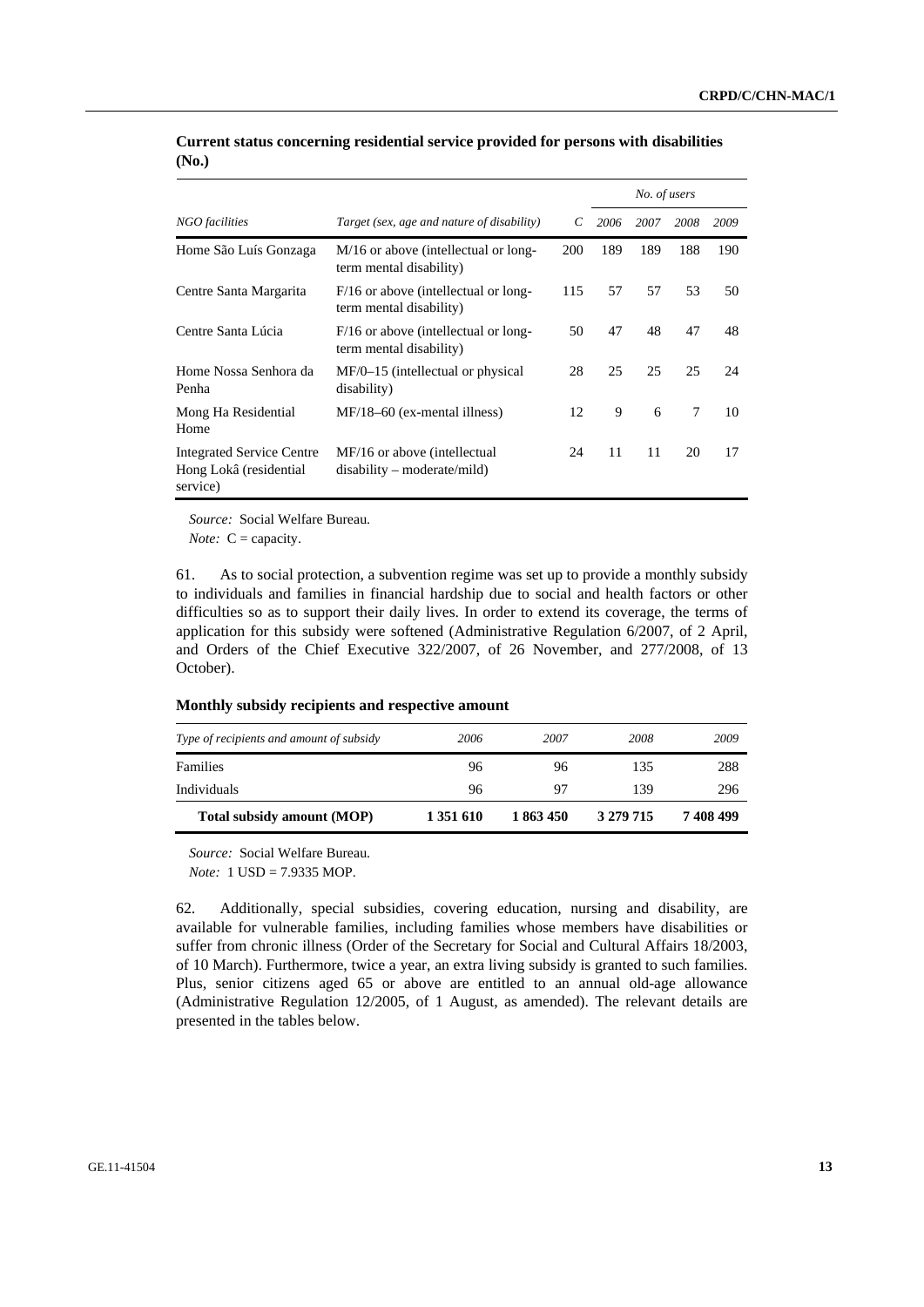# *2006 2007 2008 2009 Nature of the disability and amount of subsidy F P F P F P F P*  Intellectual disability 187 192 185 193 180 190 198 203 Blindness/visual impairment 69 71 68 71 66 70 73 75 Hearing impairment 44 46 44 46 43 45 47 48 Physical disability 94 96 92 96 90 94 99 101 Paralysis 19 51 49 51 49 51 47 50 52 53 Being bedridden due to disability 15 15 15 15 16 16 16 Others 35 35 33 36 33 35 36 37 **Total 493 506 486 508 473 499 521 533 Total subsidy amount (MOP) 1 655 600***<sup>2</sup>* **1 625 200 1 665 490 1 805 670**

### **Disability subsidy recipients and respective amount**

*Source:* Social Welfare Bureau.

*Notes:* <sup>*1*</sup>  $F =$  Family,  $P =$  Person. <sup>2</sup> The subsidy total amount includes the amount of "Fresh Water" Subsidy" distributed to current subsidy recipients during the time of salt water in 2006.<sup>3</sup> 1 USD = 7.9335 MOP.

### **Extra living subsidy recipients and respective amount**

| Total subsidy amount (MOP)               | 2 074 700 | 2 292 000 | 3 103 500 | 3 823 800 |
|------------------------------------------|-----------|-----------|-----------|-----------|
| Individuals                              | 591       | 567       | 631       | 715       |
| Families                                 | 591       | 567       | 631       | 715       |
| Type of recipients and amount of subsidy | 2006      | 2007      | 2008      | 2009      |

*Source:* Social Welfare Bureau.

*Note:* 1 USD = 7.9335 MOP.

### **Data regarding old-age allowance**

| No. of recipients and amount of subsidy | 2006       | 2007       | 2008        | 2009        |
|-----------------------------------------|------------|------------|-------------|-------------|
| <b>Beneficiaries</b>                    | 34 7 25    | 35 874     | 38 603      | 41 653      |
| Amount per individual (MOP)             | 1.500      | 1 800      | 3600        | 5 0 0 0     |
| <b>Total subsidy amount (MOP)</b>       | 52 087 500 | 64 573 200 | 138 970 800 | 208 265 000 |

*Source:* Social Welfare Bureau. *Note:* 1 USD = 7.9335 MOP.

63. A disability pension is available to those who have completely lost their capacity to work on a long-term basis, given that he/she is a resident aged 18 or above, living in Macao for at least 7 years and has contributed to the Social Security Fund for at least 36 months. The amount of such pension has been increased from time to time in the past years, at present being MOP 1,700 per person (Decree-Law 58/93/M, of 18 October, on the regime of social security, as amended).

64. Still, to ease the living burden of people with disabilities, subsidies in respect of medical equipment, health care expense, housing reparation, basic housing equipment,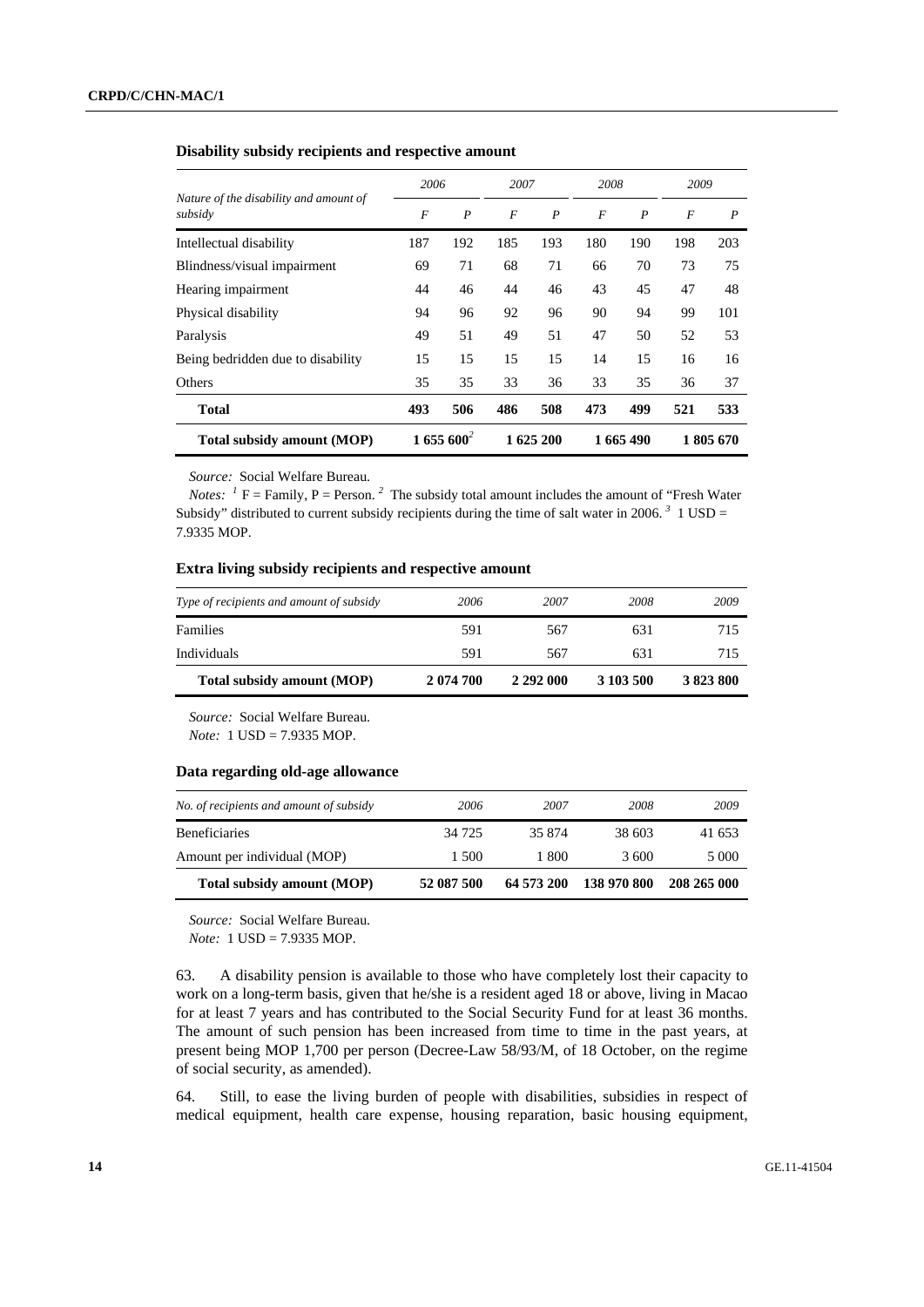transport expense and so on are also available (Article 8 (1) of the mentioned Administrative Regulation 6/2007).

| Individuals                              | 42   | 49   | 45   | 36   |
|------------------------------------------|------|------|------|------|
| Families                                 | 42   | 49   | 45   | 36   |
| Type of recipients and amount of subsidy | 2006 | 2007 | 2008 | 2009 |

### **Medical equipment subsidy recipients and respective amount**

*Source:* Social Welfare Bureau.

*Note:* 1 USD = 7.9335 MOP.

65. On top of this, tele-assistance emergency service has been newly set up for those who are in need of special care and the elderly (Order of the Chief Executive 279/2009, of 3 August). This service includes calling ambulance, contacting families or main persons and hotline as to provide regular care reminders or social contacts. The number of users in 2009 accounted for 650 and the respective funding was MOP 1,818,990.

# **Article 21 (Freedom of expression and opinion, and access to information)**

66. The Basic Law guarantees freedom of speech, of the press and of publication, of association, of assembly, of procession and of demonstration (Article 27, first part), of communication and privacy of communication (Article 32, first paragraph) and of conscience and of religious belief and to preach and to conduct and participate in religious activities in public (Article 34).

67. Everyone is entitled to access to public information on condition that such information is not of a confidential nature or is not related to personal privacy (Article 9 (1) (a) of the Administrative Procedure Code). More specifically, in regard to access to information by persons with disabilities, Article 5 (f) of Decree-Law 33/99/M, while referring to the right to information, makes it mandatory that persons with disabilities (and their families) be informed, in a permanent manner, of their rights and of the existent structures destined to assist them. Accordingly, the relevant government departments deliver messages on such matters, including the application of subsidies and relevant services provided to persons with disabilities, through a variety of channels, such as promotional leaflets, web pages, TV and radio advertisements, telephone hotlines and telephone inquiries, in both official languages.

## **Article 22 (Respect for privacy)**

68. The right to personal reputation and the privacy of private and family life is enshrined in paragraph 2 of Article 30 of the Basic Law, which further imposes, in its Article 31, that the homes and other premises of Macao residents shall be inviolable and that arbitrary or unlawful search of, or intrusion into, a resident's home or other premises shall be prohibited.

69. The Civil Code establishes the right to intimacy of private life, of confidential communications, of family memories and other private scripts, the use of non-confidential communications, the right to personal history, the right to know about one's personal data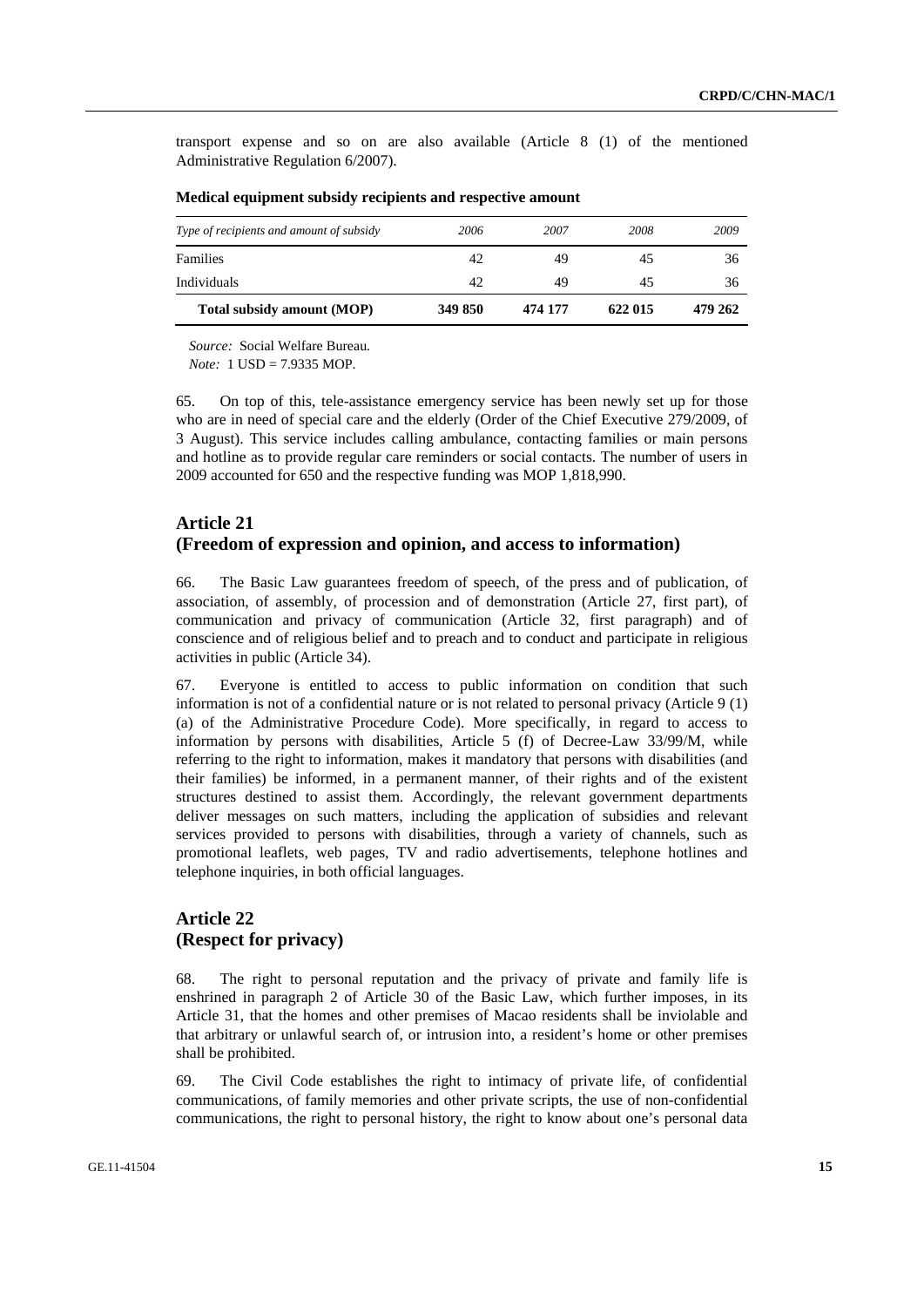contained in database or record as well as the use thereof and to request for rectification or update of such information, unless otherwise provided for in the provisions as to judicial secrecy as well as the protection of personal data, the right to one's image and words, and forbids the disclosure of private life of others. To strengthen the protection of privacy, Law 8/2005, of 22 August, on the treatment and protection of personal data, was adopted. Information regarding a person's characteristics in the aspects of physical, physiology, psychology, economic status, culture or social conditions that can directly or indirectly identify him/her is considered personal data, subject to full protection and strict handling. Personal data concerning private life and health are forbidden from handling except in specific cases determined by law. Moreover, certain acts that infringe the right to privacy, namely the disclosure of information relating to private life, the violation of privacy by means of information technology, the breach of secrecy and the improper use of secrecy constitute crimes (Articles 186, 187, 189 and 190 of the Criminal Code, respectively).

## **Article 23 (Respect for home and the family)**

70. The first part of the mentioned Article 38 of the Basic Law determines that the freedom of marriage and the right to form and raise a family freely shall be protected by law. Similarly, the quoted Law 6/94/M states that everyone enjoys the freedom of marriage and the right to form a family. It also guarantees the equality regarding the protection of motherhood and fatherhood and promotes favourable conditions for the foundation and development of families as fundamental human and social values that the Government must respect and protect.

71. The minimum legal age for marriage for both sexes is 16 years old. Yet, one of the impediments to marriage is to suffer from notorious dementia or to be judicially declared unable or interdicted by reasons of mental illness (Article 1479 of the Civil Code).

72. As a general principle, children cannot be separated from their parents. However, for the sake of the child's best interests, this principle may be overridden in cases expressly prescribed by law. Some inhibitions to the exercise of parental responsibility have an *ope legis* nature (e.g., having been convicted for a criminal offence punishable by such a penalty or judicially declared unable or interdicted by reasons of mental illness) but most require a judicial decision. The separation of children from inhibited parents is not automatic, rather it depends on the best interests of the child, assessed by the court on a case-by-case basis (Article 1767 (1) (b) of the Civil Code).

73. To promote family harmony and strengthen child-rearing capacity, the SWB provides parents with disabilities with emotional counselling, information and instructional tools, training courses, parent-child campaigns, parent sharing/gatherings and so forth.

| No. of                            | 2006  | 2007    | 2008    | 2009  |
|-----------------------------------|-------|---------|---------|-------|
| Parent-child education/activities | 20    | 13      | 20      | 56    |
| <b>Total participants</b>         | 738   | 638     | 922     | 2 746 |
| Parent meetings/gatherings        | 40    | 40      | 55      | 64    |
| <b>Total participants</b>         | 1 185 | 1 2 8 5 | 1 0 5 6 | 1 305 |

| Parent-child education/activities and parent meetings/gatherings |  |  |  |  |  |  |  |
|------------------------------------------------------------------|--|--|--|--|--|--|--|
|------------------------------------------------------------------|--|--|--|--|--|--|--|

*Source:* Social Welfare Bureau.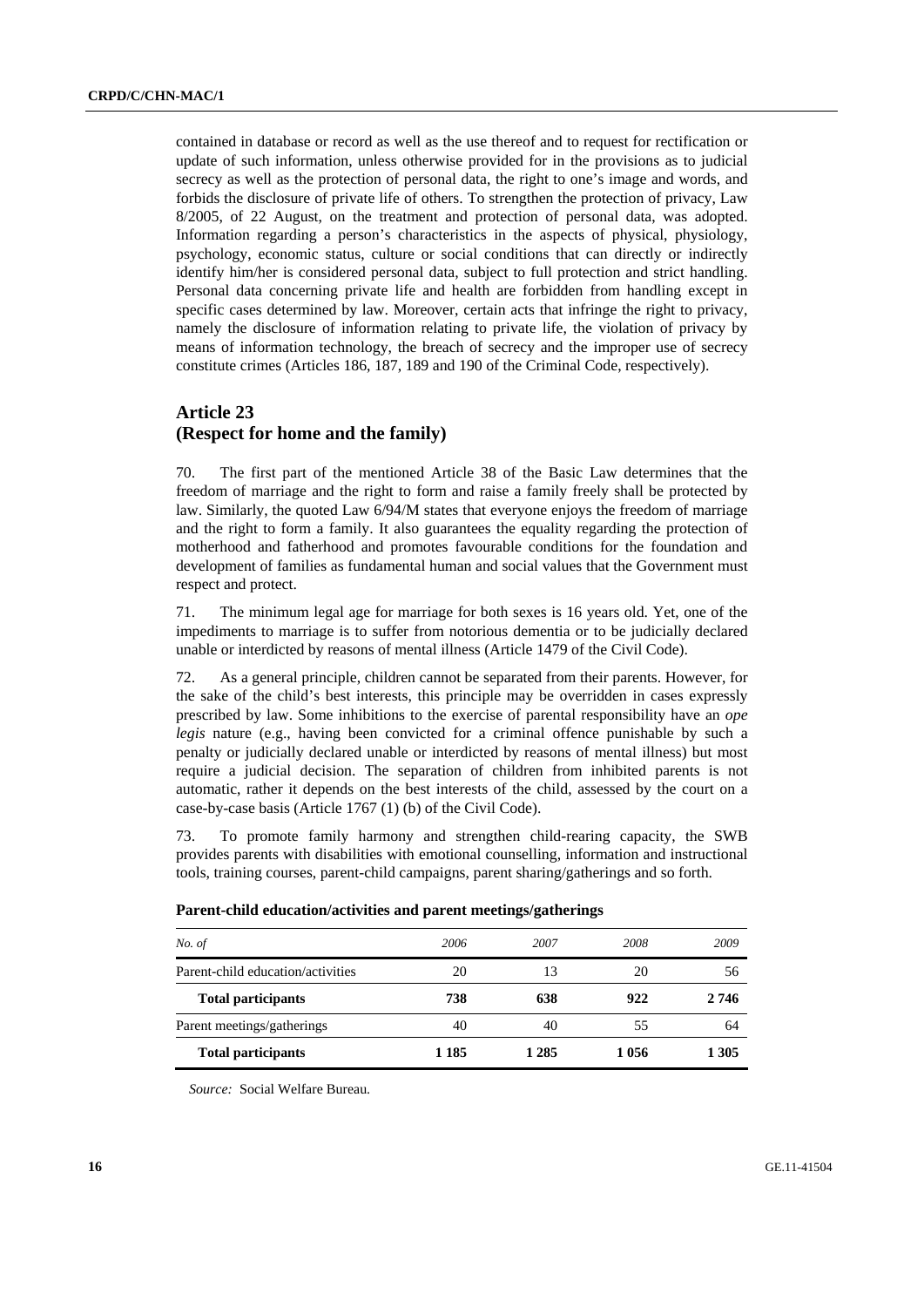74. Still under the SWB supervision and financial support, there are also 26 nurseries and 9 residential homes (including one boarding school) for children (under 4 years old) and adolescents (aged up to 24 years old). Residential homes are accessible to those who cannot enjoy proper family care for whatever reasons and nurseries to children whose parents need to work in daytime or are unable to take care of them. Between 2006 and 2009, a total of 16 children and adolescents with disabilities used such residential homes. Plus, in that same period, 5 children with disabilities were abandoned in the MSAR (which, as said, is a crime). The SWB arranged such children to enrol in nurseries or schools according to age and cooperated with judicial authorities in the investigation and on matters of guardianship.

# **Article 24 (Education)**

75. Article 37 of the Basic Law guarantees the freedom to engage in education, academic research, literary and artistic creation and other cultural activities.

76. Law 9/2006, of 26 December, on the legal framework on non-tertiary educational system, asserts the right to education for all children and the MSAR's obligation to develop appropriate mechanisms to promote effective equality of opportunities in education. To this end, a free education school network is maintained. The scale of free education has been progressively expanded, lasting at present for 15 years. Education is compulsory for children aged between 5 and 15 from the last year of pre-primary education to junior secondary education. More specifically, the said Law states that persons with disabilities are entitled to special education, which aims at enabling them to access to education opportunity appropriate for the development of their body and mind and assisting them in social integration, potential development, compensation for deficiencies and participation in employment. Accordingly, Decree-Law 33/96/M, of 1 July, on the special educational regime, determines that special education is preferentially carried out in the form of inclusive education, accompanied with individualized education program in conformity with personal educational needs.

77. The Centre of Psycho-pedagogical Support and Special Education, under the Education and Youth Affairs Bureau (EYAB), provides consultation and assessment services to students aged between 3 and 21 who may be in need of special education so as to understand their learning capability and thus propose suitable educational arrangements (inclusive class, special education small class and special education class) and, if necessary, to help them seek for an educational establishment. Adequate school curriculums are tailormade for students with visual disabilities while sign language courses are offered to students with hearing disabilities by special education schools. Besides, counselling, occupational, physical and speech therapies as well as referral services in respect of medical treatment or social integration are provided by the aforesaid centre to persons with disabilities who are assessed as so require.

| Event                                          | 2006/07 | 2007/08 | 2008/09 | 2009/10 <sup>1</sup> | Total |
|------------------------------------------------|---------|---------|---------|----------------------|-------|
| Professional consultation (No. of appointment) | 190     | 250     | 195     | 105                  | 740   |
| Home visits/visits by phones (No. of times)    | 698     | 734     | 491     | 243                  | 2 166 |
| Integrated assessment (No. of cases)           | 185     | 176     | 161     |                      | 619   |
| Cognitive assessment (No. of cases)            | 66      | 139     | 116     | 62                   | 383   |
| Professional assessment (No. of cases)         | 43      | 27      | 25      | 8                    | 103   |

 **Cases handled by the special education centre**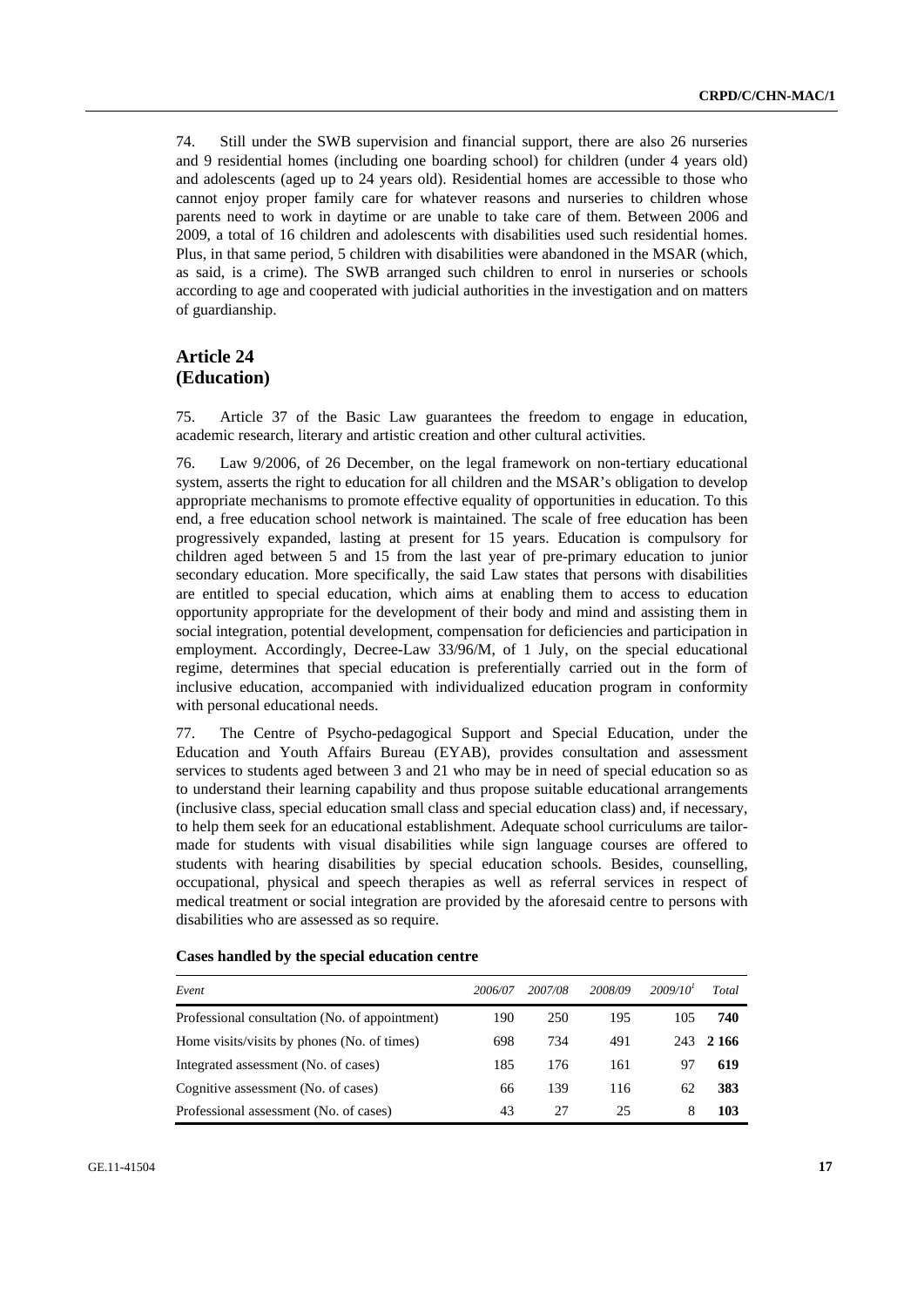| Event                                               | 2006/07 | 2007/08 | 2008/09 | 2009/10 <sup>1</sup> | Total |
|-----------------------------------------------------|---------|---------|---------|----------------------|-------|
| Counselling follow up (No. of times)                | 11      | 12      | 24      | 12                   | 104   |
| Professional follow up (times)                      |         |         |         |                      |       |
| Speech therapy                                      | 116     | 52      | 65      | 284                  | 376   |
| Occupational therapy                                | 52      | 21      | 13      | 98                   | 137   |
| Physical therapy                                    | 17      | 9       | 34      | 86                   | 100   |
| Regular visit to support inclusive students (times) | 76      | 119     | 154     | 108                  | 457   |

*Source:* Education and Youth Affairs Bureau.

*Note: <sup>1</sup>* Until February 2010.

78. Special education is entirely free even in private schools. Students with disabilities can also take part in the school extra-curricular activities, as well as recreational and sports activities taking place during annual summer vacation. The EYAB also subsidizes NGOs to encourage those students to participate in international exchange activities. It has published a brochure to facilitate comprehension of the situation of special education and related available services.

### **Number of students with special educational needs**

| Non-inclusive students |      |        |              |      | Inclusive students |              |
|------------------------|------|--------|--------------|------|--------------------|--------------|
| Academic year          | Male | Female | <b>Total</b> | Male | Female             | <b>Total</b> |
| 2006/07                | 313  | 177    | 490          | 187  | 90                 | 277          |
| 2007/08                | 310  | 165    | 475          | 169  | 95                 | 264          |
| 2008/09                | 306  | 165    | 471          | 223  | 110                | 333          |
| 2009/10                | 328  | 174    | 502          | 247  | 125                | 372          |

*Source:* Education and Youth Affairs Bureau.

79. Decree-Law 33/96/M imposes that schools should eliminate obstacles and barriers in school facilities and offer reasonable accommodation and support required by such students. Schools providing special education may apply for subsidies and assistance offered by special education teams which stay on site or visit regularly.

80. In terms of tertiary education, Article 28 of Decree-Law 11/91/M, of 4 February, states that the conditions that guarantee equal opportunity of entering tertiary education should be created. Consequently, "study grants", comprising student loans, scholarships, accommodation subsidies and travelling subsidies, *etc.* were established to encourage and support students to pursue tertiary education. In academic year 2009/2010, there are 5 students with disabilities, 3 males and 2 females, enrolled in 3 tertiary educational institutions.

81. To better ensure students with disabilities an equal access to higher education, proper study environment and necessary facilities, measures were adopted by all tertiary educational institutions, mainly embracing the following: devise an "*Admission Policy for Student with Disabilities*" to provide special admission arrangements to those students; establish a "*Body for Student Disability Policy and Service*" to regularly review the relevant facilities and policies and attempt to arouse the public's concerns and care for persons with disabilities; construct a website for disability service to promote admission policy and services to students with disabilities; provide laptops with the installation of special software to visually-impaired students so that they can read soft copies via listening; form a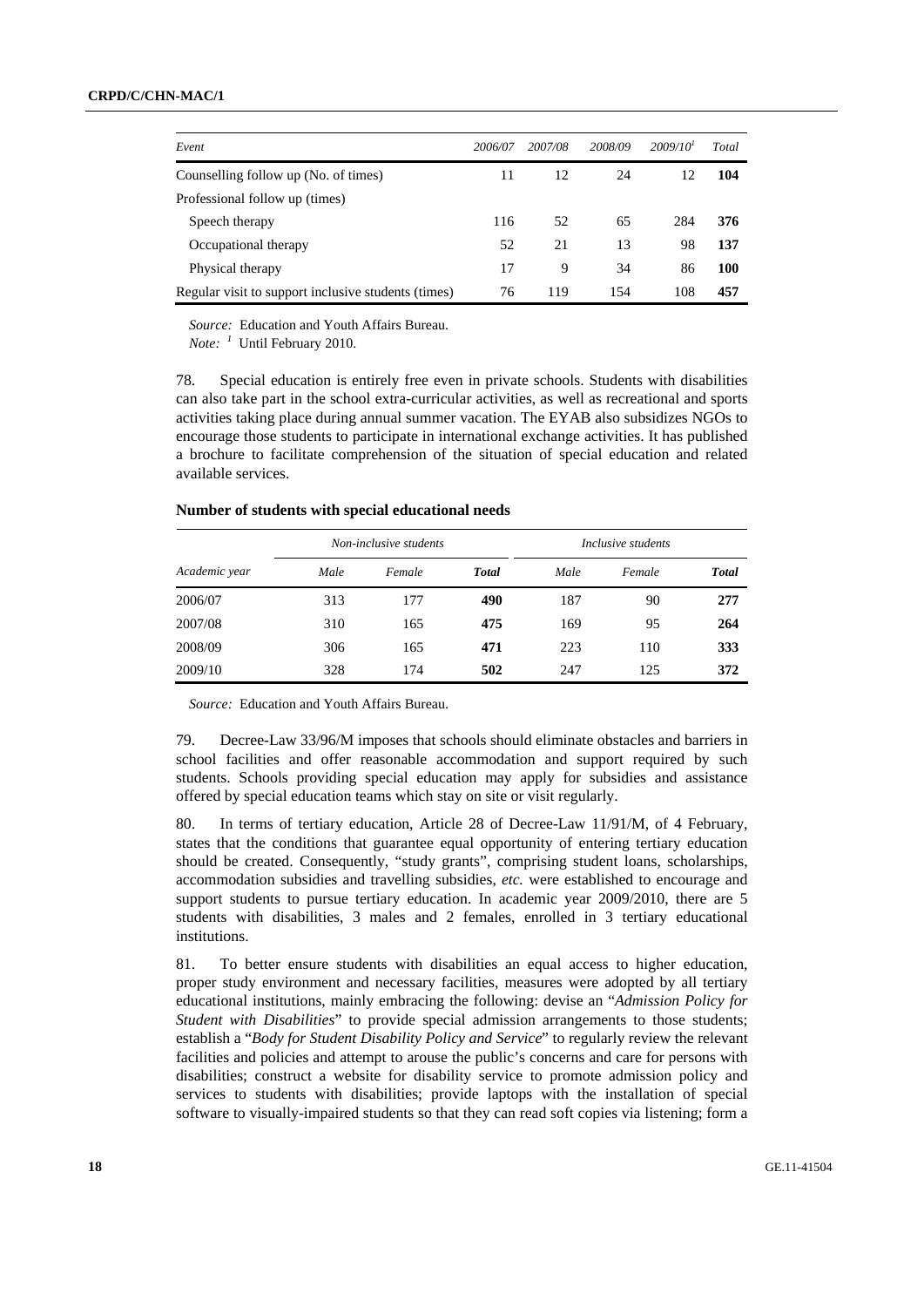team of student ambassadors to offer different kinds of assistance to students with disabilities; and establish facilities convenient for them, including non-barrier passageway, washroom, lift, Braille sign, *etc.*

## **Article 25 (Health)**

82. To realize the objective of primary health care as a strategy to reach the Millennium goals and "*Health for All*" goal advocated by the WHO, all residents are entitled, by law, to free primary health services offered at health centres under the Health Bureau (HB). Furthermore, the access of persons with disabilities to all aspects of health care, including health promotion and monitoring, illness and disability prevention, examination and diagnosis, premature stimulation and medical rehabilitation is also ensured by the HB. Besides, free specialist care service is available at the public hospital to persons with mental disabilities, while persons with other kind of disabilities can apply, if needed, to be exempt from payment. As mentioned, health treatments are provided to persons with disabilities on the basis of their free and informed consent, except under the circumstance previously described.

83. Health centres, in cooperation with NGOs, provide home-based medical and nursing care for persons with severe or advanced diseases or those with mobility disabilities. Medical personnel give advice on how to improve home environment and family relationship and other necessary assistance during home visits.

## **Article 26 (Habilitation and rehabilitation)**

84. Links between individuals, families and social forces and resources were, via a variety of community-based measures with the nature of encouragement, established to enable persons with disabilities to maximize their potential to maintain the autonomy of life and actively improve their inclusion and participation in society. A Centre for Rehabilitation was set up in 2005 under the SWB to provide a comprehensive multidisciplinary assessment for persons with disabilities, to evaluate the nature and levels of their disabilities and thus to tailor-make appropriate support service configuration proposals.

85. To assist persons with disabilities in developing their capacity and strengthening their self-confidence and independence, the SWB provides technical and financial assistance in support of the establishment of various NGO habilitation trainings, rehabilitation schemes, services and facilities for persons with disabilities, according to their own preference. The related details are listed as follows.

|                                                                     | 2006 |            | 2007 |               | 2008 |     | 2009 |     |
|---------------------------------------------------------------------|------|------------|------|---------------|------|-----|------|-----|
| Type of facility/service                                            | U    | $\epsilon$ | U    | $\mathcal{C}$ | U    |     | U    |     |
| Residential rehabilitation                                          |      | 362        | 5    | 362           | 5    | 362 | 5    | 405 |
| Day care centre                                                     | 8    | 392        | 8    | 409           | 9    | 409 | 9    | 409 |
| Sheltered workshop/Vocational<br>training centre/Employment support |      |            |      |               |      |     |      |     |
| centre                                                              | 6    | 223        | 6    | 223           | 6    | 223 | 6    | 223 |

#### **Rehabilitation services/facilities subsidized by the SWB**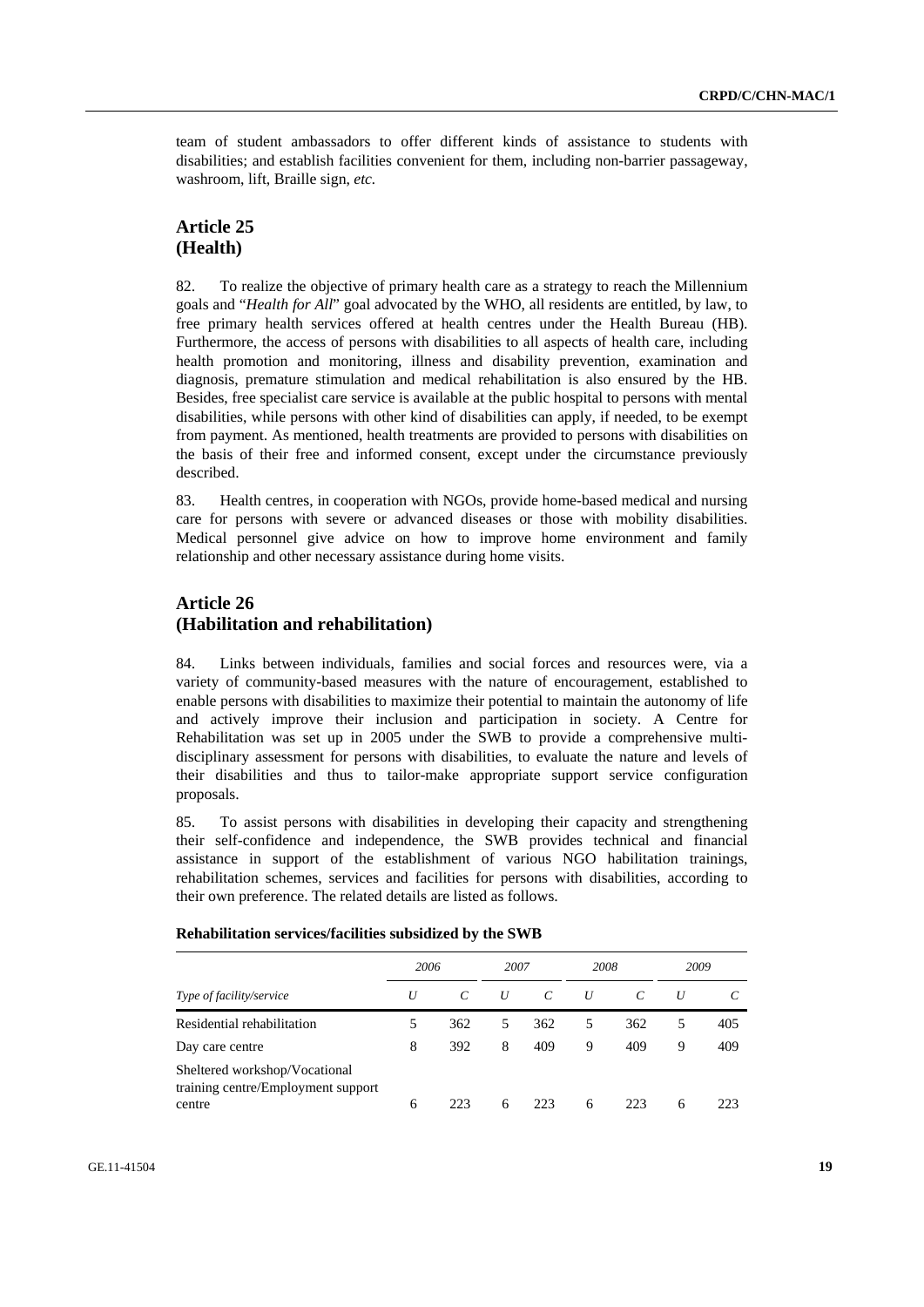### **CRPD/C/CHN-MAC/1**

|                                                |    | 2006              |                               | 2007          |                | 2008                  |                | 2009  |
|------------------------------------------------|----|-------------------|-------------------------------|---------------|----------------|-----------------------|----------------|-------|
| Type of facility/service                       | U  | $\mathcal{C}_{0}$ | U                             | $\mathcal{C}$ | U              | $\mathcal{C}_{0}^{0}$ | U              | C     |
| Education centre/Pre-school centre             | 3  | 121               | 3                             | 201           | $\overline{c}$ | 201                   | $\overline{2}$ | 201   |
| Rehabilitation bus service/Escort<br>service   | 2  | N/A               | $\mathfrak{D}_{\mathfrak{p}}$ | N/A           | $\overline{c}$ | N/A                   | 2              | N/A   |
| Comprehensive rehabilitation<br>service centre | 1  |                   | 1                             |               | 1              |                       | 1              |       |
| Residential service                            |    | 24                |                               | 24            |                | 24                    |                | 24    |
| Employment support service                     |    | 14                |                               | 14            |                | 17                    |                | 17    |
| Family resource service                        |    | N/A               |                               | N/A           |                | N/A                   |                | N/A   |
| <b>Total</b>                                   | 25 | 1 1 3 6           | 25                            | 1 2 3 3       | 25             | 1 2 3 6               | 25             | 1 279 |

*Source:* Social Welfare Bureau.

*Note:*  $U =$  Unity and  $C =$  Capacity.

### **Number of service/facility users by nature of disability**

| Nature of disability    | 2006    | 2007    | 2008    | 2009    |
|-------------------------|---------|---------|---------|---------|
| Physical disability     | 689     | 1 0 3 9 | 1 2 2 9 | 1 1 1 6 |
| Intellectual disability | 351     | 434     | 354     | 327     |
| Mental disability       | 442     | 443     | 500     | 567     |
| Hearing disability      | 297     | 279     | 293     | 308     |
| Visual disability       | 48      | 50      | 56      | 57      |
| Autism                  | 94      | 103     | 114     | 121     |
| Multiple disabilities   | 343     | 340     | 429     | 384     |
| Others                  | 70      | 94      | 82      | 490     |
| <b>Total</b>            | 2 3 3 4 | 2782    | 3 0 5 7 | 3 3 7 0 |

*Source:* Social Welfare Bureau.

86. The SWB sponsors NGOs in buying assistive devices required for habilitation and rehabilitation training as well as recruiting related professionals. It annually organizes different kinds of training programs, courses and workshops for professionals and staff working in the area of rehabilitation. In 2009, an occupational development plan for social workers was established, subsidizing NGOs to provide them with continuing education activities.

87. The overall contribution of the Government to NGOs in rehabilitation services is as follows.

### **Total expenditure of Government contribution in rehabilitation services**

| Year               | 2006          | 2007          | 2008          | 2009          |
|--------------------|---------------|---------------|---------------|---------------|
| No. of units       | 25            | 25            | 25            | 25            |
| Constant subsidy   | 37 781 498.00 | 45 372 132.60 | 57 318 434.40 | 62 926 882.00 |
| Occasional subsidy | 4 016 458.60  | 5 591 064.60  | 5 039 387.20  | 3267234.20    |

*Source:* Social Welfare Bureau.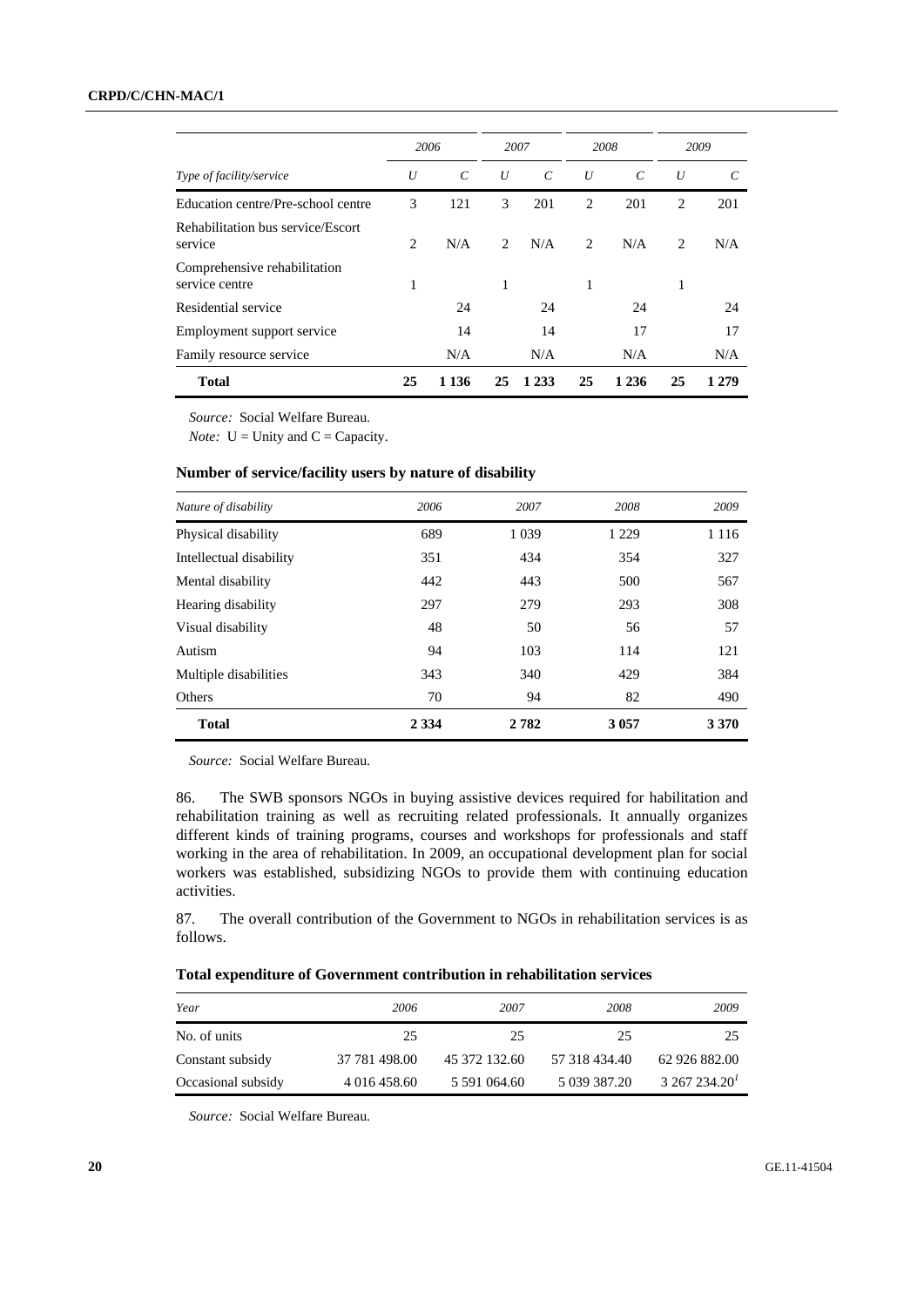*Note:*  $\frac{1}{2}$  Since the implementation of the occupational development plan for social workers, subsidies related to training for professionals were no longer included in the category of occasional subsidy, so the subsidy amount decreased comparatively.

## **Article 27 (Work and employment)**

88. The freedom of choice of occupation and work is guaranteed by Article 35 of the Basic Law. Law 7/2008, of 18 August, on labour relations, reaffirms it in terms of equality and non discrimination (to employment and remuneration for work of equal value), adding, however, that it is without prejudice to favourable treatment to those who by law require special protection. In addition, Law 4/98/M, of 27 July, on the employment policy and labour rights, provides for a special protection for workers with disabilities. On its turn, Article 21 of Decree-Law 33/99/M determines that the employment policy must include technical and financial incentives that promote the professional integration of people with disabilities and the creation of alternative work opportunities, *i.e.*, self employment, preservice training, re-adaptation to work and sheltered workshop.

89. According to the 2006 By-census, employees with disabilities accounted for 0.3% of the total employed population. On the other hand, between 2006 and 2009, there were respectively 73, 76, 78 and 83 persons with disabilities working in the public sector (some of them in top official positions).

90. A special task force for 'Capacity Development' was set up under the LB to provide persons with disabilities with free support in respect of finding jobs, including, job-seeking registration, interview, job referral, and a 3-month follow-up on their work progress and other assistance required. The task force visits regularly relevant NGOs in order to better assess the situation and needs of different kinds of persons with disabilities. Plus, it offers career guidance seminars for students at special education schools and rehabilitation NGO members to give them a better understanding of employment-related information and interview tips. From 2006 to 2009, there were 8 of such seminars.

|                                                     | 2006 | 2007 | 2008 | 2009 |
|-----------------------------------------------------|------|------|------|------|
| First-time registered job-seekers with disabilities | 182  | 150  | 161  | 129  |
| Successful referrals                                |      | 47   |      | 62   |

### **Information on first-time registered job-seekers with disabilities**

*Source:* Labour Affairs Bureau.

91. In collaboration with the *Association for Families of Persons with Intellectual Disabilities* and *Association for Persons with Intellectual Disabilities*, the LB has been offering training programs to persons with intellectual disabilities to enhance their employment opportunities and confidence in work and thus facilitate their social integration. Participants who take part in such programs can get a monthly training allowance of up to MOP 1,800.

### **Training programs for persons with disabilities**

| Year | Program                                            | Participants | Cases of immediate<br>employment <sup>1</sup> |
|------|----------------------------------------------------|--------------|-----------------------------------------------|
| 2006 | Gardening team training (Advanced)                 |              |                                               |
|      | Training on the operations of hand loom (Advanced) |              |                                               |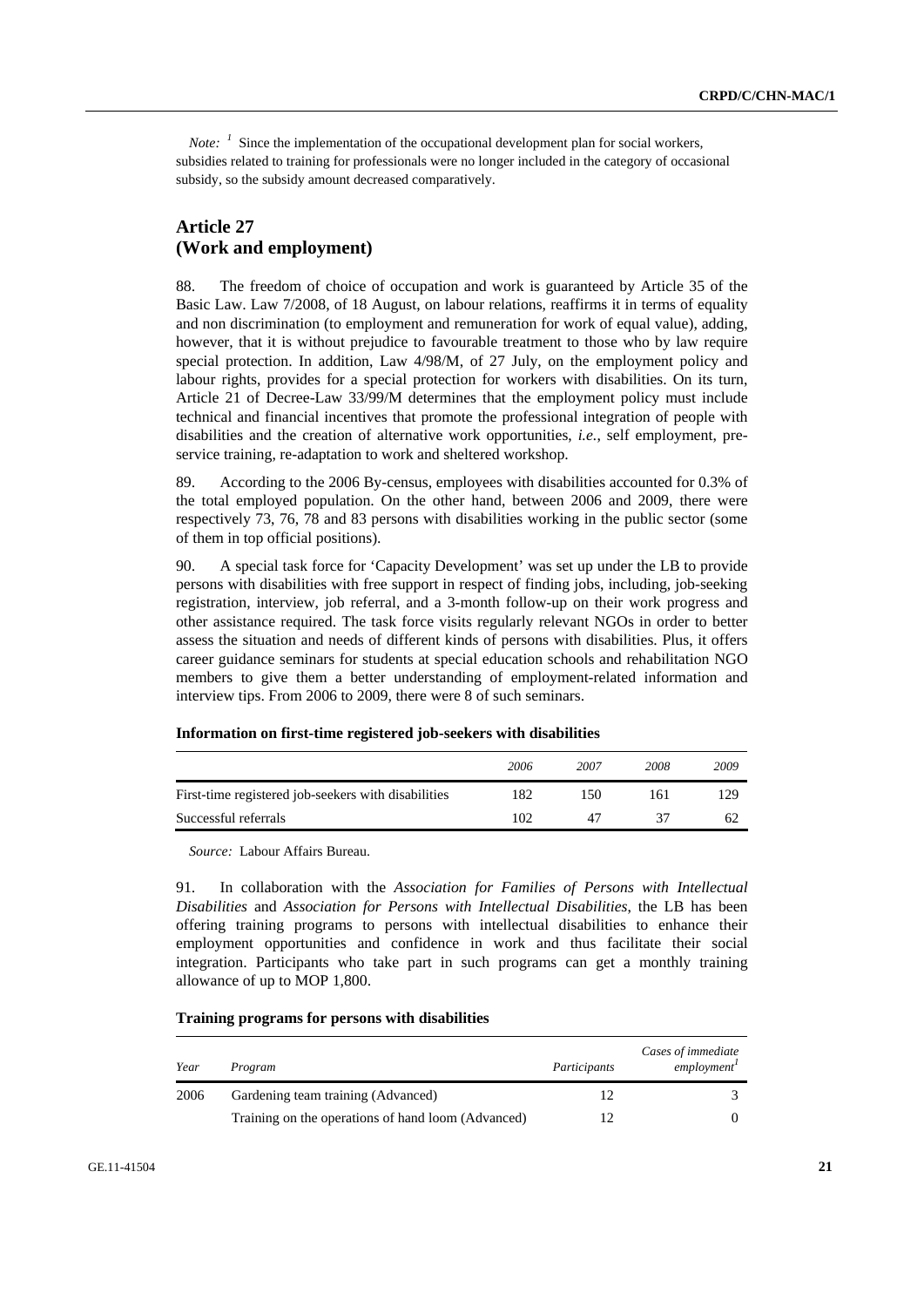| Year | Program                                                                 | Participants | Cases of immediate<br>employment <sup>1</sup> |
|------|-------------------------------------------------------------------------|--------------|-----------------------------------------------|
|      | Book binding training                                                   | 10           |                                               |
| 2008 | Training program on the making and sale of<br>sandwiches (Elementary)   | 10           |                                               |
| 2009 | Training program on the making and sale of<br>sandwiches (Intermediate) | 10           | 7Д                                            |

*Source:* Labour Affairs Bureau.

*Notes:* <sup>*1*</sup> "Immediate employment" refers to successful employment within 1 month after the trainee has finished the training. *<sup>2</sup>* Still ongoing.

92. To encourage enterprises and NGOs to work together to provide more job opportunities for persons with disabilities, they, when organizing activities in favour of persons with disabilities, such as vocational training, sheltered workshops, job matching as well as the creation of a barrier-free environment, can get an grant of up to MOP 500,000 (Order of the Secretary for Economy and Finance 6/2004, of 19 January).

93. The LB, in conjunction with the SWB, has set up the "*Award for Employer of Persons with Disabilities*" and the "*Award for Outstanding Employee with Disabilities*" programs to encourage the employment of persons with disabilities and improve the recognition and support for their employability in the society. These programs have been very successful and they are due to continue.

94. Offences against an employee's physical integrity, freedom, honour or dignity are considered as a just cause for the employee to rescind the contract, with the right to receive compensation. In this regard, it should be emphasized that no complaint of unfair dismissal concerning persons with disabilities has been reported to the LB between 2006 and 2009.

95. On the issue of disabilities resulting from a workplace injury, pursuant to Decree-Law 40/95/M, of 14 August, on the legal framework on the compensation for accidents at work and occupational diseases, employees who are injured due to occupational accidents and thus become permanently incapable are entitled to a compensation corresponding to the degree of diminution of capacity to work.

## **Article 29 (Participation in political and public life)**

96. Article 26 of the Basic Law guarantees all permanent residents of the MSAR the right to vote and the right to stand for election in accordance with law. Accordingly, all permanent residents, who are 18 years old or above, are entitled to register to vote. Specifically, to fully ensure the exercise of the right to vote of persons with disabilities, the law stipulates that they may, at their will, be assisted by a person of their choice when voting. An entrusted person who votes unfaithfully or discloses the vote casted is punishable with a penalty of up to 3 years of imprisonment (Articles 109, 111 and 172 of Law 3/2001, of 5 March, on the Electoral Law for the Legislative Assembly, as amended, and Articles 75, 76 and 138 of Law 3/2004, of 5 April, on the Election of the Chief Executive, as amended).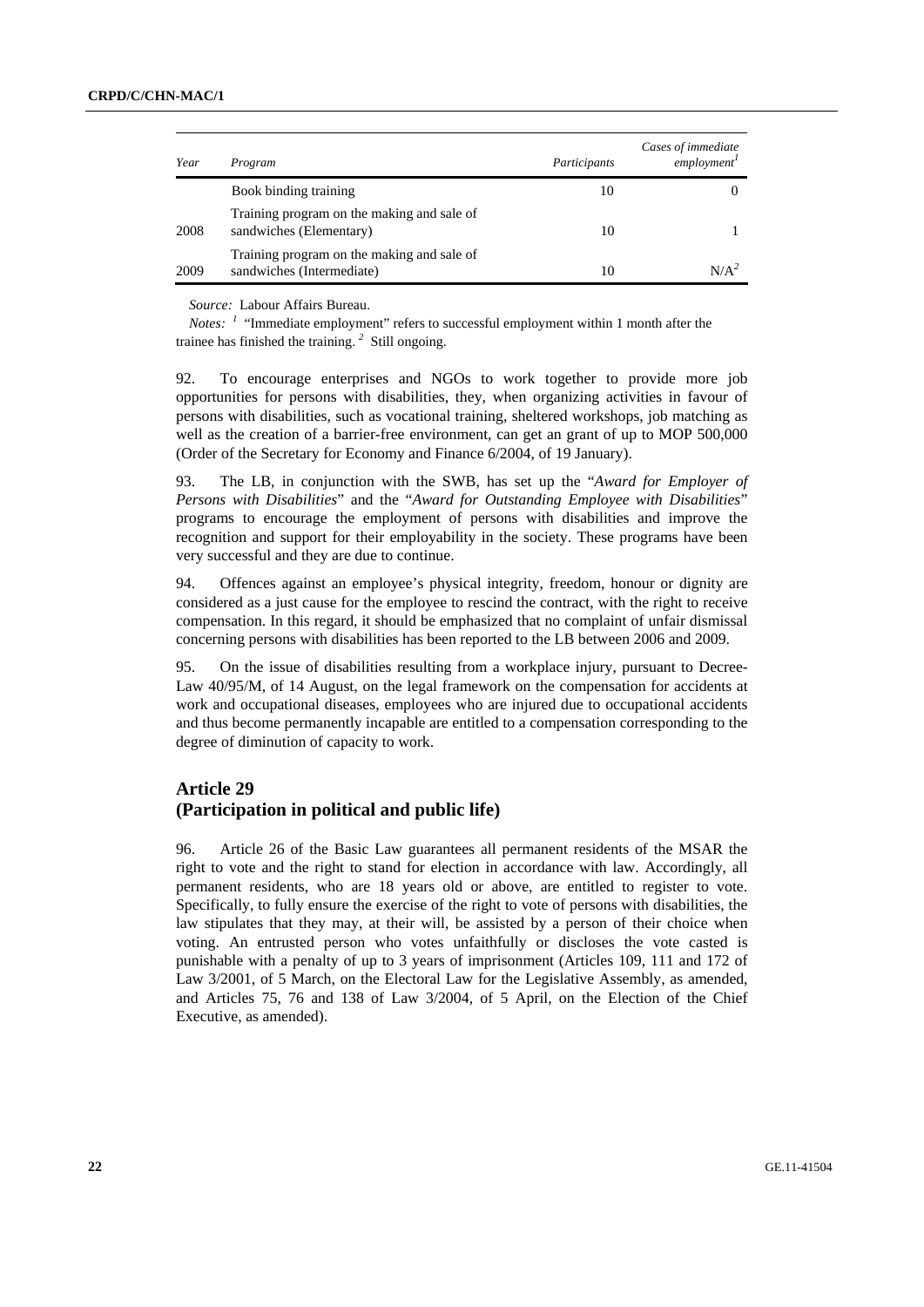# **Article 30 (Participation in cultural life, recreation, leisure and sport)**

97. Sports, culture and recreation are seen as a constituent part of the rehabilitation process of persons with disabilities, while being privileged mediums for the recovery of their psychic balance and the development of their capacity for social interaction. In the area of sports, anti-discrimination sports campaigns are considered as a keynote of the sports policy.

98. To encourage persons with disabilities to participate in physical exercise, the Macao Sport Development Board (MSDB) annually holds sports day for people with disabilities, being 370, 2,120, 2,199 and 2,320 participants severally in 2006–2009. The sport-for-all fitness and recreational classes also cater for persons with disabilities, with special classes designed according to their specific needs. As mentioned, all recently-built venues are equipped with barrier-free facilities, including barrier-free toilets, ramps, elevators and spectator area for wheelchairs while most of the older venues were upgraded so as to become accessible for persons with disabilities.

99. At present, the MSDB subsidizes all existing sport associations for persons with disabilities (the *Macao Special Olympics*, the *Macao-China Paralympics Committee & Macao-China Recreation and Sports Association for Persons with Disabilities*, and the *Macao Sport Association of the Deaf*). The MSDB, together with these associations, is responsible for plans on the development in the area of sports for persons with disabilities. Each of such NGOs has a representative in the Sport Commission, so as to enhance communication between the Government and people with disabilities and promote the development of sports for them. Besides, the MSAR Government awards prizes ranging from MOP 2,000 to 10,000 to athletes who achieve remarkable results in major sports competitions for persons with disabilities (Order of the Secretary for Social Affairs and Culture 37/2000, of 19 June, as amended by 81/2007, of 10 September).

100. In terms of recreational activities, cultural events organized by the MSAR Government are always non-profit oriented. Nevertheless, ticket discounts or even free admission as well as special help (advanced booking, free round-trip transportation and guided tour service) are offered to persons with disabilities. In every grand event and activity, a specific area is reserved for the elderly and persons with disabilities. On the other hand, during the past years, the SWB has been via a funding plan encouraging NGOs to organize training programs for people with disabilities to cultivate their personal interests and develop their artistic and intellectual potential. In 2008, a total amount of MOP 240,000 was granted to NGOs to carry out a variety of activities. Such kind of activities is still ongoing.

101. In relation to the promotion of deaf culture, the SWB plays an active role in developing sign language, e.g. providing on-site sign language interpretation services, organizing legal courses in sign language translation, promoting TV news sign language simultaneous translation services and subsidizing rehabilitation institutions to provide 24 hour sign language interpretation services, so as to satisfy the needs of persons with hearing disabilities in the hope of achieving information accessibility.

# **Article 31 (Statistics and data collection)**

102. In addition to what has been said (in paragraph 19) on the collection of information for the 2011 Census, it is important to refer that MSAR laws and regulations on the statistical system fully ensure the compliance with fundamental rights and data protection.